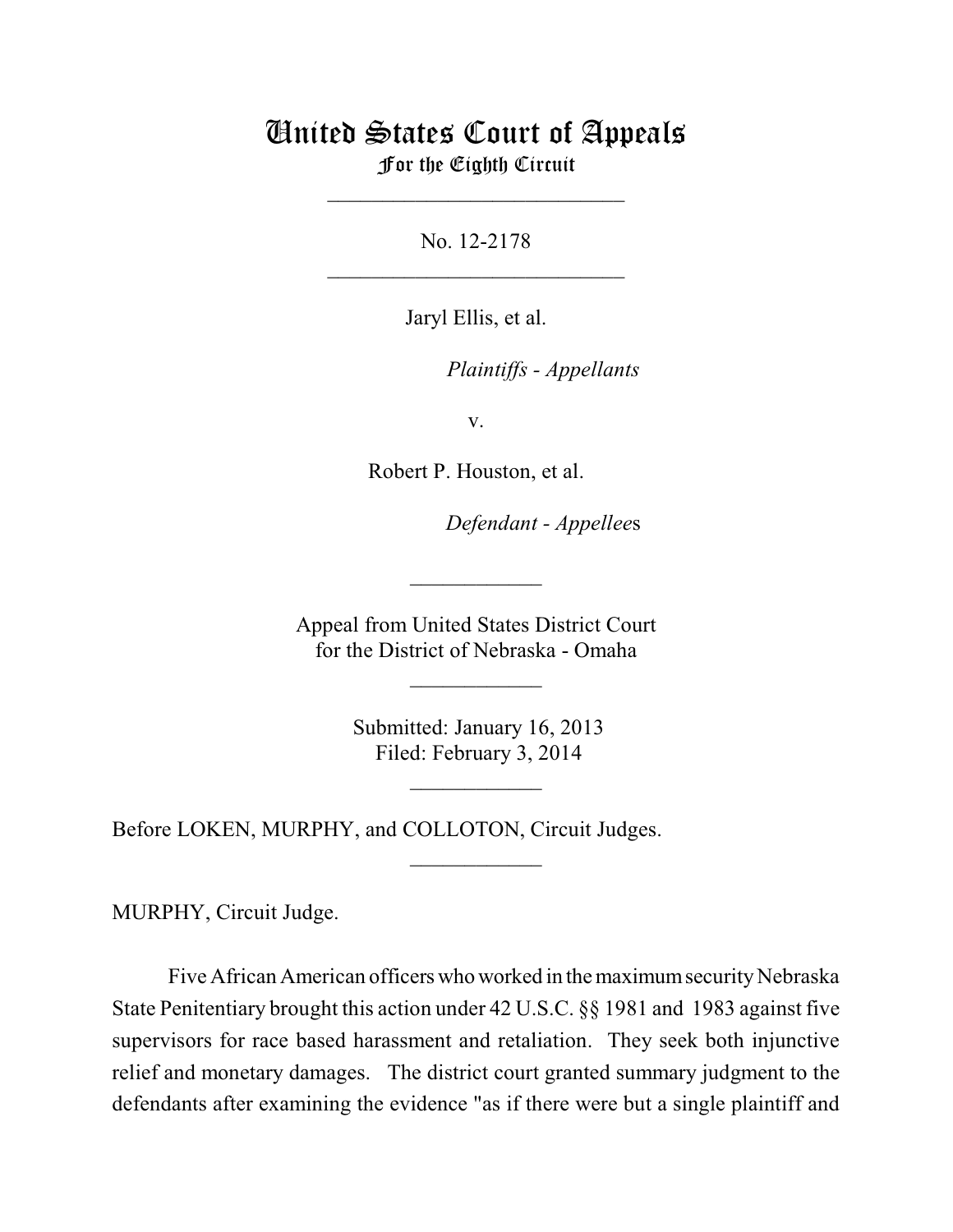a single defendant." The black officers<sup>1</sup> appeal, arguing that the district court dismissed valid claims for racial harassment and retaliation.<sup>2</sup> After studying the record, we reverse the dismissal of the harassment claims against Sergeant Miles and the retaliation claims of Officer Ellis against Lieutenants Stoner and Haney but otherwise affirm.

### I.

Appellants Jaryl Ellis, Aaron Delaney, Michael Hunter, Tiffany Johnson, and Paul Zeiger are black prison guards who worked in the first shift at the Nebraska State Penitentiary during the relevant time period. The hours of the first shift were 6 AM to 2 PM. While 30 percent of the prison population is black, the five appellants were at the time the only African Americans among the 95 guards working on the first shift. Hunter began at the prison in 2006; the others started in 2008 and 2009. Appellants Ellis, Delaney, and Johnson are all officers; Hunter is a caseworker; and Zeiger is a corporal. Their five immediate supervisors on the first shift were Lieutenants Sean Runge, Kevin Stoner, and Chad Haney; Sergeants Chad Miles and Timothy Furby.

 $<sup>1</sup>$  Although "Officer" is a particular rank held at the prison, the terms "guard"</sup> and "officer" are used interchangeably in the record to refer generically to nonsupervising members of the first shift.

 $2^2$  The officers do not appeal the dismissal of their claims for disparate treatment or against Robert Houston, Director of the Nebraska Department of Correctional Services, Frank Hopkins, his deputy, Dennis Bakewell, Warden of the Nebraska State Penitentiary, and Major Barry Loock, supervisor of the prison guards. Associate Wardens Cathy Sheair and Joseph Staley were dismissed by stipulation.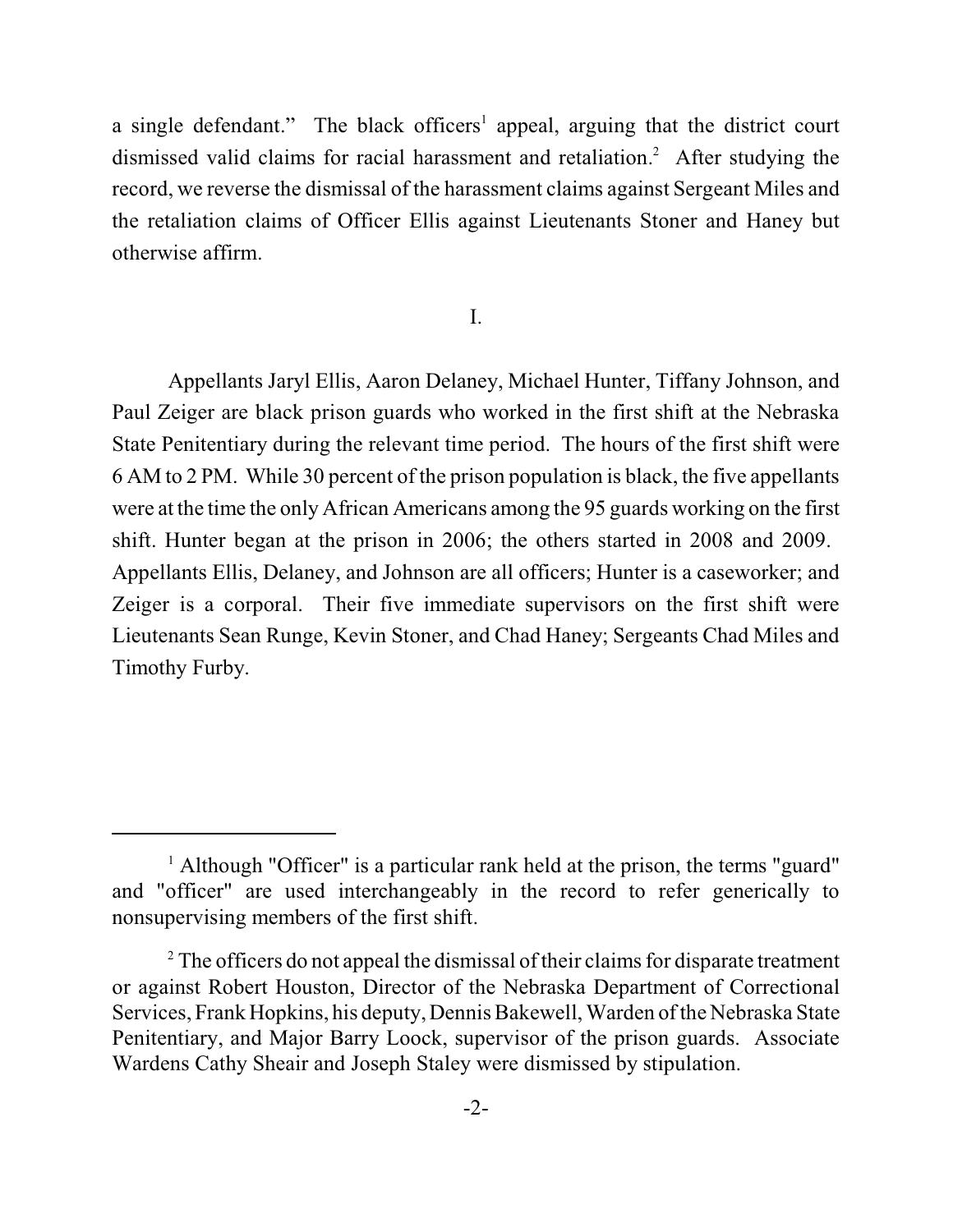On review of the summary judgment granted to the supervisors,<sup>3</sup> we must view the facts in the light most favorable to the black officers. Wierman v. Casey's Gen. Stores, 638 F.3d 984, 989 (8th Cir. 2011). Our review of the factual background is based on an extensive record which includes discovery taken from each plaintiff and from each defendant, as well as from uninvolved officers on the first shift and from prison officials. Our task at this point is not to decide disputed facts or to weigh issues of veracity, and we begin with the record produced in the district court. See Pritchett v. Cottrell, Inc., 512 F.3d 1057, 1063 (8th Cir. 2008).

The record does not reveal a single starting date for the race based harassment the plaintiffs say they suffered at the penitentiary. Caseworker Hunter, the plaintiff who had been employed at the penitentiary the longest, testified that many former black employees had left the prison because they became "fed up" with the racial environment. Plaintiffs have provided evidence that by early summer 2010 they were experiencing demoralizing race based taunts and jokes which were permitted and joined in by their supervisors. The supervisors made insulting racial remarks in their presence and failed to stop or reprimand similar conduct by other guards.

After enduring such harassment for months, the black officers reported it to authorities in the Nebraska prison system. Thereafter, the supervisors retaliated against them by increasing workloads and assigning them undesirable jobs. After raising their concerns about the harassment to prison officials, two of the five plaintiffs were transferred to less significant penal institutions with fewer overtime possibilities.

<sup>&</sup>lt;sup>3</sup> In <u>Vance v. Ball State University</u>, 133 S. Ct. 2434 (2013), the Supreme Court limited the definition of "supervisor" in Title VII harassment cases to persons "empowered by the employer to take tangible employment actions against" an employee. Id. at 2439, 2446.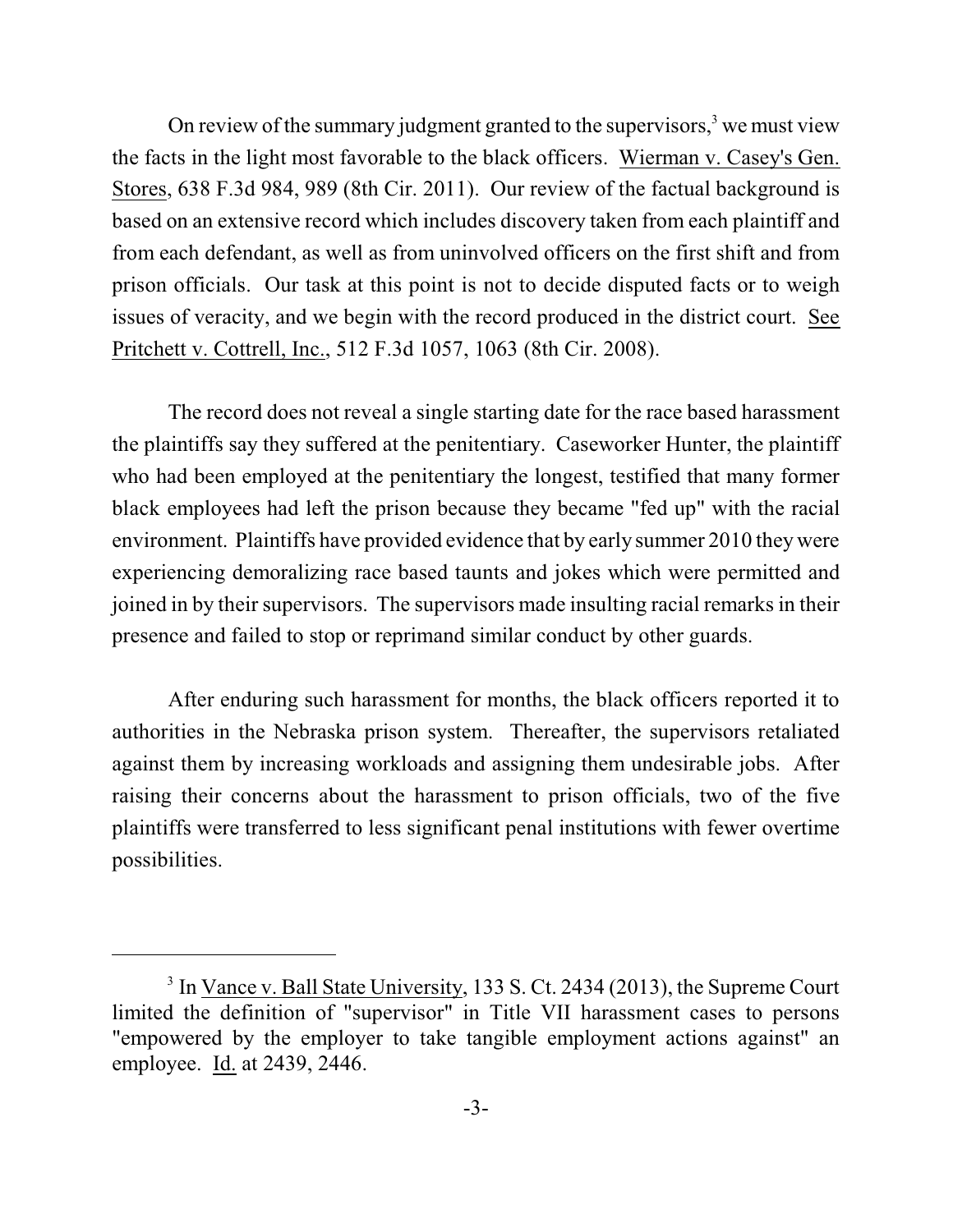As soon as the black officers entered the prison to begin their work day, they faced humiliating and aggressive treatment by drug dog handlers stationed at the entrance. The dogs were used to ensure that contraband was not smuggled into the prison, but the appellants testified that the handlers would aggressively press the dogs onto themwhile white officers were allowed to proceed into the hallway unmolested. Then in the hallway on the way to roll call, the black officers were regularly subjected to offensive statements referring to them as "the gang," the "home boys," or "the back of the bus."

The morning roll call at the penitentiary was a point at which much of the harassing conduct occurred. The black officers allege that they were subjected to an ongoing stream of racial jokes and remarks by members of the first shift. Roll call was held in the cafeteria at the beginning of the work day, and all 95 members of the first shift and their five supervisors were typically present. The atmosphere was generally loud and boisterous, with members of the shift conversing and exchanging news prior to beginning the day's work. There were frequent race based comments like "it smells like fried chicken" or the black officers must be happy with watermelon on the menu. The officers also heard statements like "it's dark in the corner" if any of them happened to gather at one end of the cafeteria and remarks like "if the lights went out all you would see is white teeth."

The supervisors gave out the day's assignments to each member of the shift at the roll call. The record indicates that individual officers on the first shift did not performa single function at the penitentiary. Rather, each officer wasrotated through a variety of different jobs, some of which were more desirable and prestigious than others. While officers were permitted to request particular positions, the supervisors had authority to decide which officer would fill each job.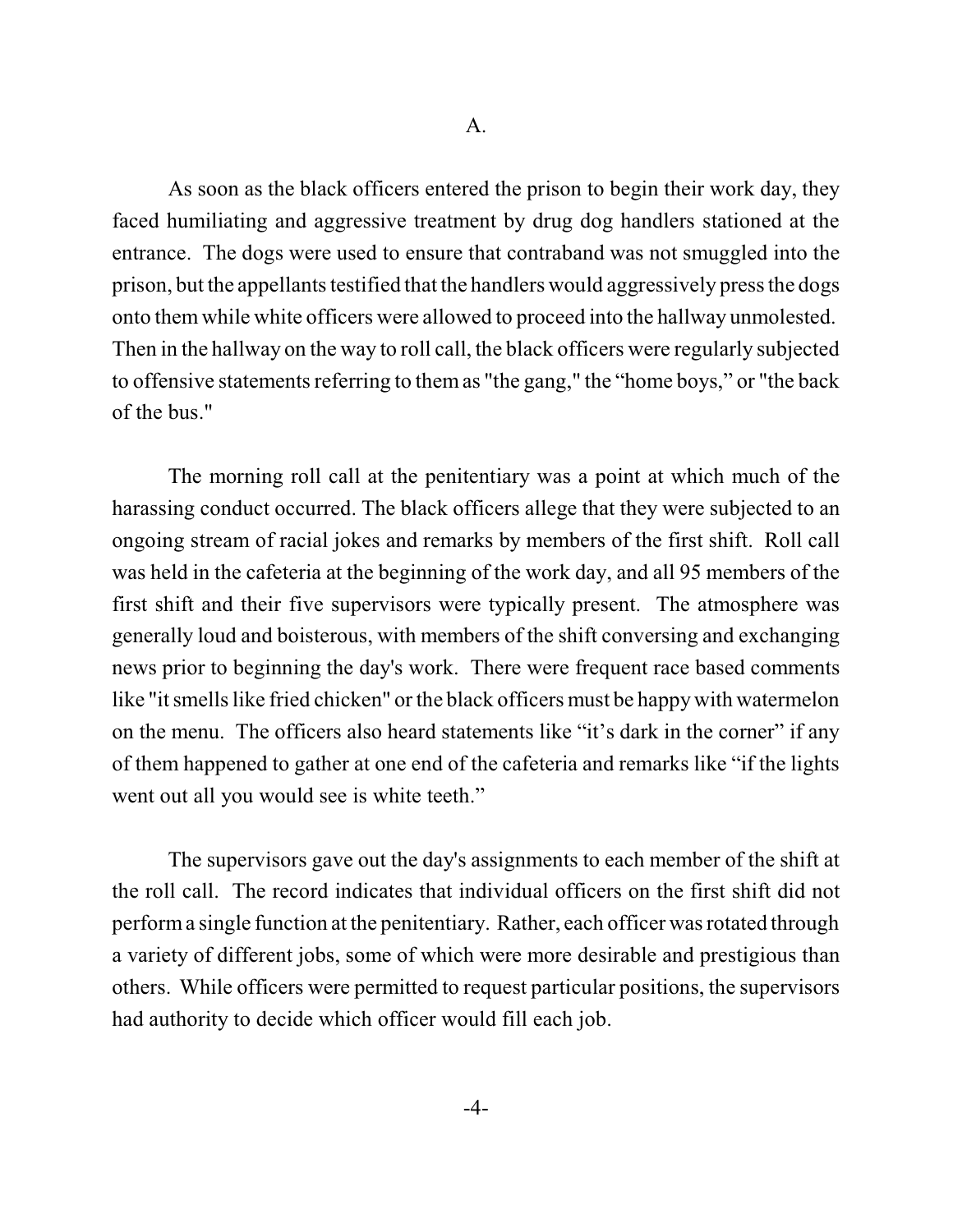There was evidence that the five supervisors were present and often laughing, smirking, or chuckling at the racial taunts. Several white members of the first shift testified in their depositions that supervisors not only laughed at the racially derogatory remarks made in their presence, but took no cautionary or disciplinary action against the speakers. The black officers testified that they felt powerless to respond to the remarks directed at them. In the words of Caseworker Hunter, "the people that you report to [are] the same people that's laughing and joking" with those making racial comments.

The record indicates that supervisors also joined more directly in the harassing conduct. In front of the roll call, Sergeant Miles linked the black guards with fried chicken and watermelon and making it "dark in the corner" where they typically lined up. Miles also made negative statements in reference to Officer Tiffany Johnson's hair style like "this ain't no hair show" and "this isn't the hood." Lieutenant Runge referred to the black officers as the "back of the bus" and "the hood." Lieutenant Stoner referred to Corporal Zeiger as "Corporal Zigger," and Sergeant Furby used the word "nigger." The record indicates that all the black officers became aware of such comments even if each was not present when every one was made.

Appellants testified that the harassment caused them severe stress, anxiety attacks, depression, and heightened blood pressure. Hunter's hair began to fall out due to the strain he was under, and Delaney suffered outbreaks of hives. The record indicates that the hostility directed at the appellants reached a point where they even came to believe that their fellow officers would not assist them if they were attacked by inmates or found themselves in danger. Some white members of the first shift warned the black officers to "watch [their] back[s]." The black officers' fears were amplified when no white officer came to help Officer Johnson when her alarm activated accidentally.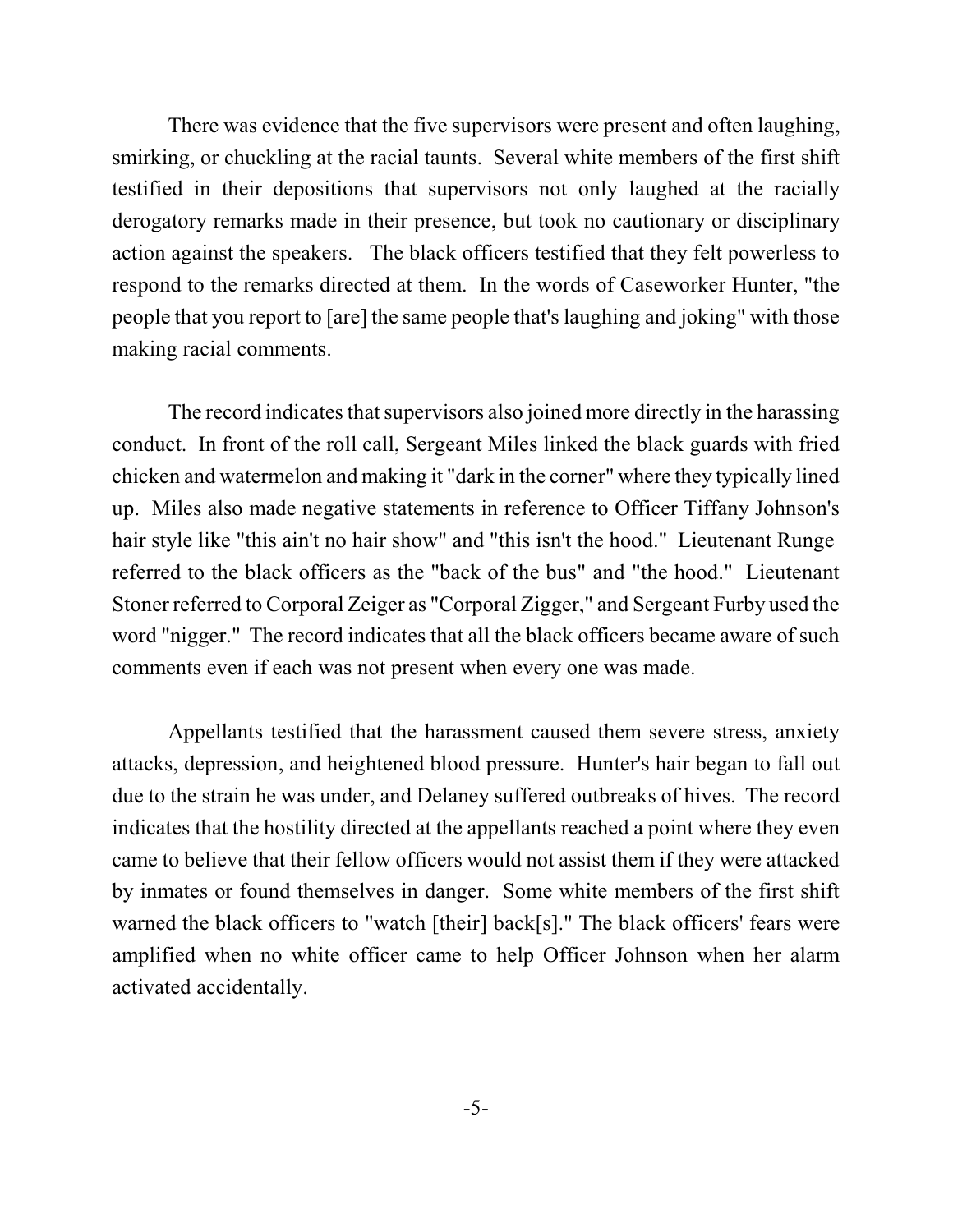Ellis testified that while the black officers had initially tried to ignore the offensive remarks, their restraint only encouraged more "brazen" conduct by the first shift staff. On a day when Officer Ellis had had enough of the harassment, he exclaimed "damn the jokes" and "enough is enough." Although supervisors Miles, Runge, and Stoner were present when Ellis expressed his frustration, they failed to say anything or take any action in response. The record reflects that they just grinned. Ellis later reported specific instances of racial harassment to both Lieutenant Runge and Sergeant Furby, but no action was taken by either in response.

### B.

The penitentiary's administrative regulation 112.07 governs how supervisors and managers are required to respond to instances of racial harassment. The regulation defines "workplace harassment" as "any verbal or physical conduct of a discriminatory nature, (inflammatory comments, jokes, printed material and/or innuendo), based, in whole or in part, on race, color, sex, religion, age, disability or natural origin" if its intention or result is an intimidating, hostile, or offensive work environment or it unreasonably interferes with a person's work or employment opportunities. The regulation requires that any supervisor "who receives a complaint alleging workplace harassment or who is otherwise aware of a situation involving a potential workplace harassment" must immediately inform the prison administrators about it. A.R. 112.07(I)(A).

According to Officer Ellis, he reported instances of harassment to Lieutenant Runge and Sergeant Furby and made the reports required by regulation 112.07. After two weeks went by without any response, Ellis asked Sergeant Furby for an update. Furby replied that he had spoken to one officer whom Ellis had complained about for making racist remarks and he advised Ellis to stay away from that individual. Sergeant Furby did not report these events to the prison administrators as required by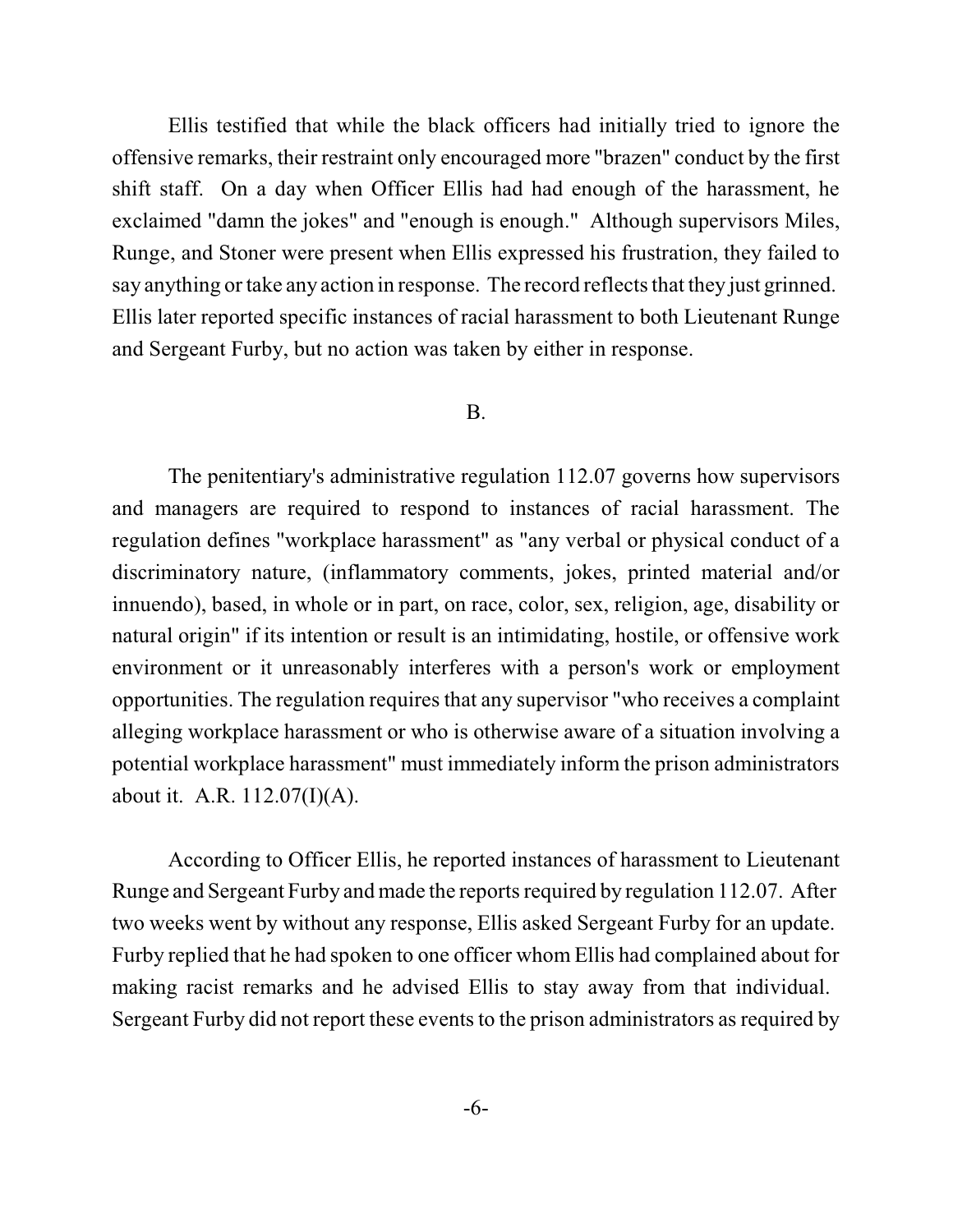regulation 112.07. When questioned during a subsequent investigation, Furby stated that Ellis had asked that his complaint be kept quiet.

Appellants became dissatisfied with the lack of action in response to the ongoing harassment they experienced. In September 2010 they wrote a joint letter to Major Barry Loock, the ranking officer in charge of the prison guards. In thisletter they described the racially hostile environment that they experienced in the Nebraska State Penitentiary. They reported that there were persistent racial remarks made in conversations and at roll call. They complained that supervisors and guards frequently asked them to explain why "blacks act that way" when black inmates misbehaved. Offensive comments were made about the qualities of black hair and black hairstyles. The black officers complained that they were being given extra work compared to white guards and being warned that it was "suspicious" if they talked too long to black inmates. The five officers also told Major Loock that the complaints made by Officer Ellis to Sergeant Furby and Lieutenant Runge had gone unaddressed. The black officers asserted that the lack of responsive action showed that their supervisors were not serious about combating racial harassment in the prison. They told Major Loock that such acts made them feel like inmates themselves.

An investigation by the prison authorities followed Major Loock's receipt of the September letter. In October 2010 prison officials visited the penitentiary and interviewed the black officers, as well as their supervisors and members of the first shift alleged to have engaged in racial harassment. During these interviews Warden Dennis Bakewell initially indicated that the black officers would all be transferred to separate institutions, but he retreated from that plan after they all objected. Sanctions were eventually imposed by prison authorities on three of the supervisors: Lieutenant Runge and Sergeant Furbywere disciplined for having failed to report the harassment complaint submitted by Officer Ellis, and Sergeant Miles was disciplined for his own racist remarks.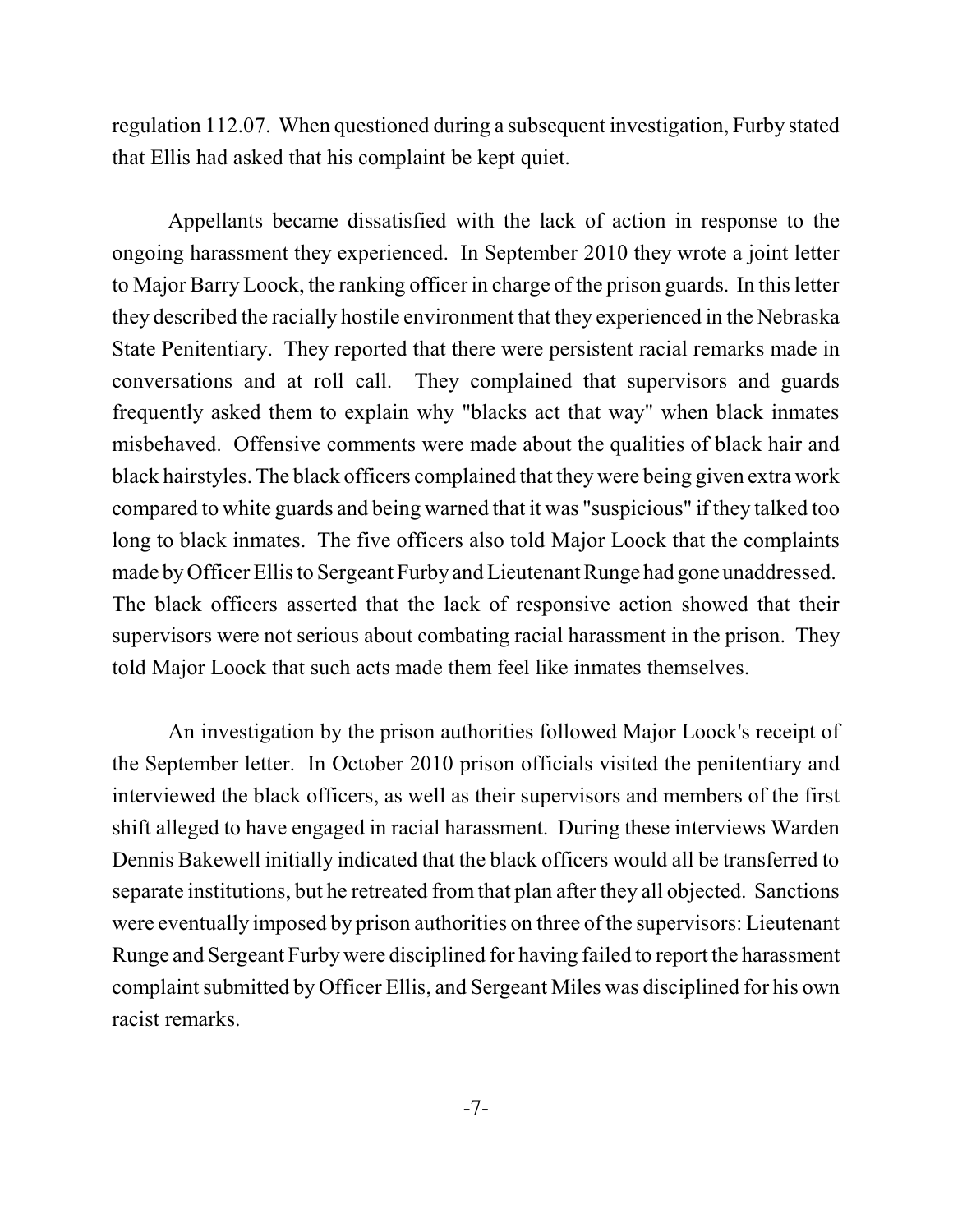The black officers claim that these sanctions did not change their environment or supervisor participation in the continuing harassment. The same type of offensive remarks were repeated "over and over again" after the sanctions had been imposed by the prison authorities.

#### C.

Appellants allege that their supervisors retaliated against them for having submitted their complaint to Major Loock. Even though their complaint was supposedly confidential, other officers on their shift acted asif the black officers were responsible for the subsequent investigation by prison officials. Appellants contend that a deputy warden leaked details about the investigation to other employees at the prison, which allowed the supervisors and everyone else on the firstshift to know that the black officers had complained.

According to appellants and to independent witnesses, treatment of the black officers changed dramatically after the supervisors learned about the official investigation. The black officers report that they were then shunned by supervisors and other officers, who either glared at them when they entered a room or refused to acknowledge their presence. Some of the white officers on the first shift later testified that the supervisors ran a "good old boys" system, doling out preferential treatment to officers they liked and punishing those they disfavored.

In his deposition Lieutenant Stoner could not recall ever having issued a citation to Ellis prior to the black officers' written complaint to Major Loock, but the record indicates that in the months following their complaint both Lieutenants Stoner and Haney charged Ellis for more infractions than any other prison guard received. At one point Stoner cited Ellis for allegedly laughing when a black inmate talked about assaulting a white prison guard. Officer Ellis and two independent officers at the scene denied that he had laughed or behaved inappropriately. On another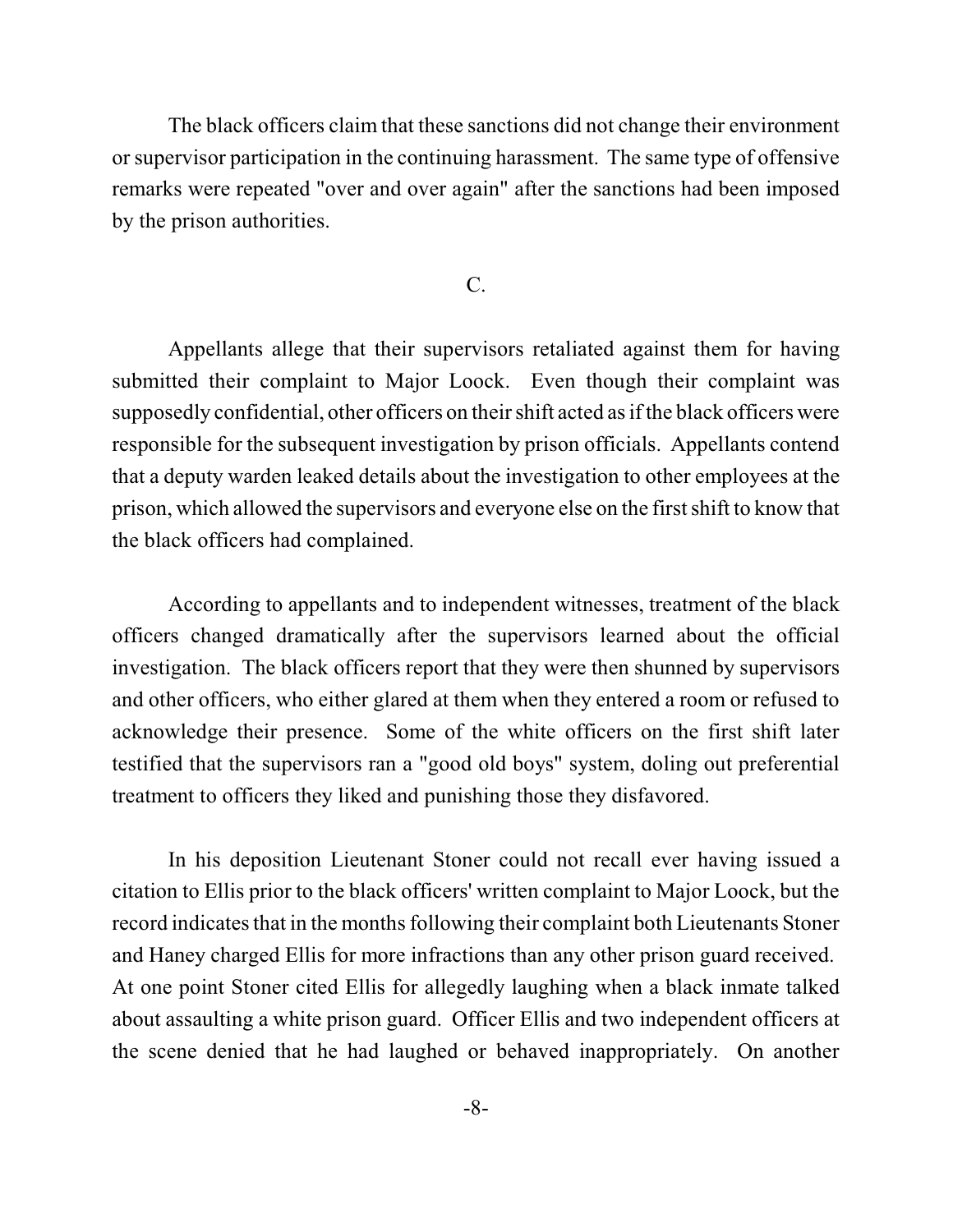occasion, Lieutenant Stoner instructed a subordinate to cite Ellis for briefly leaving his post to use the bathroom. Nothing in the employee manual required that an officer be relieved in order to use the bathroom, and there was evidence that other officers used the bathroom during their shifts without requesting permission.

Negative citations were part of a pattern of acts which discouraged black officers from spending much time interacting with black inmates. While Lieutenant Stoner claimed that interaction between black officers and black prisoners was unprofessional, Warden Bakewell testified in his deposition that prison guards were encouraged to have positive interaction with prisoners, particularly with the goal of providing role models for inmates of the same race. One guard testified that Lieutenant Stoner instructed her to write up Caseworker Hunter for coming to her unit in the middle of a shift even though other staff regularly did so and she had never before been told to report someone who did.

After the black officers' complaint was received by Major Loock, Lieutenant Haney also began issuing additional citations against Officer Ellis. For example, Lieutenant Haney cited Ellis for allegedly faking an illness and required him to produce a doctor's note even though prison policy only required such notes for sick leave longer than 72 hours. Lieutenant Haney later recommended that both Officer Ellis and Corporal Zeiger be transferred out of the penitentiary, claiming both posed a direct threat to the safety of the institution. Lieutenant Haney also accused Ellis of being disrespectful, fabricating racial incidents, and causing

unnecessary disruption, jeopardiz[ing] the careers of staff members assigned to supervise him and could potentially pose a threat to the safety and security of the facility due to the unpredictable nature of Ellis' behavior and his willingness to lie with regard to any incident.

After Corporal Zeiger indicated he did not want Lieutenant Haney to know his home address, Haney wrote to his supervisors that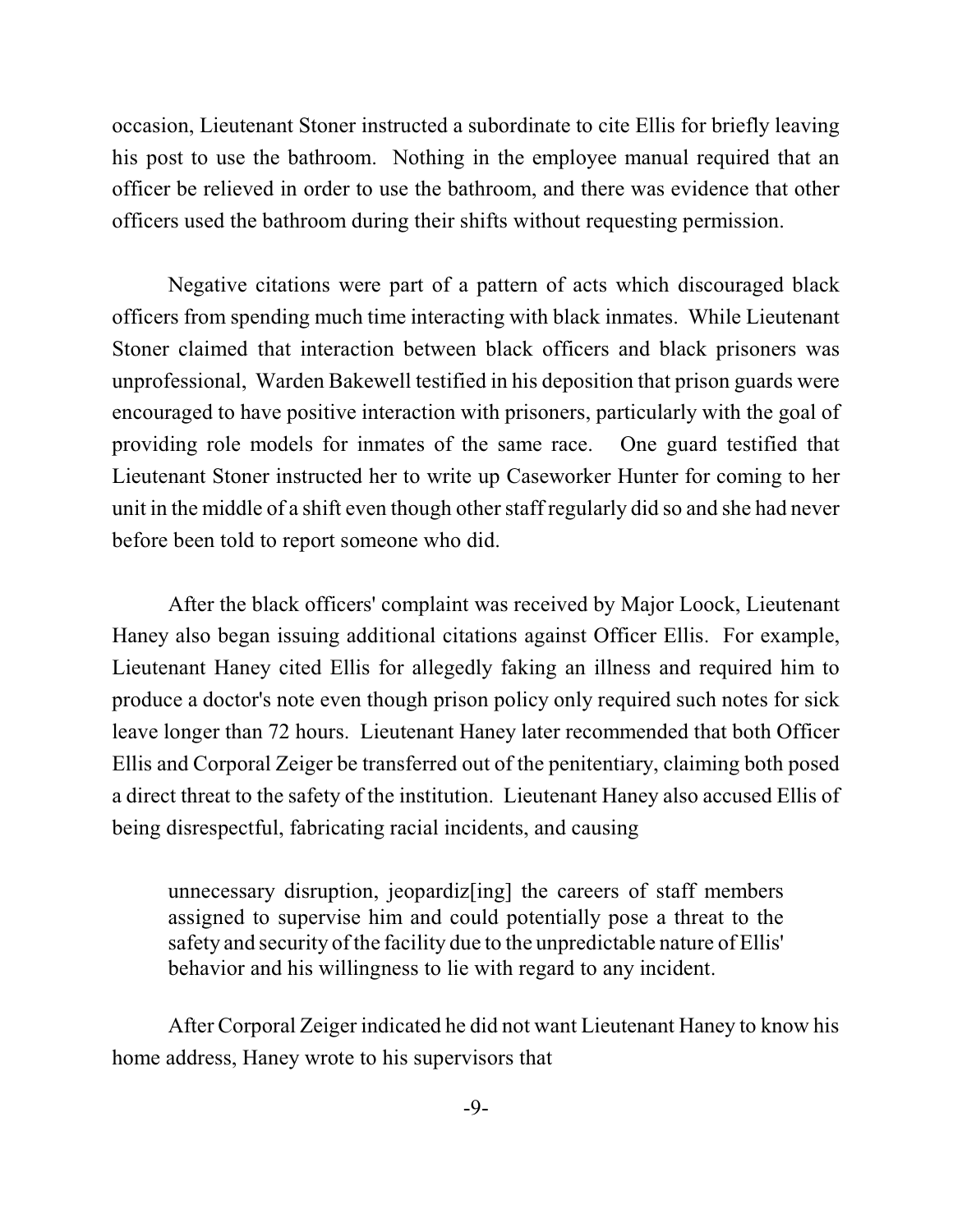because of the way this incident evolved, as well as other incidents that have taken place recently, I believe that Corporal Zeiger['s] continued assignment with the first shift and his continued assignment to the Penitentiary pose a very real threat to the safety and security of the facility, as well as a danger to any manager responsible for supervising him due to the unpredictability that has become increasingly prevalent in directly communicating with Corporal Zeiger.

Corporal Zeiger and Officer Delaney also testified to having been unfairly criticized by Sergeant Furby.

Negative reports by the supervisors were used to justify giving the black officers inferior work assignments. Relying on such reports, the supervisors contended that the black officers were "lazy" and avoided arduous work. Appellants testified, and independent officers corroborated, that after the black officers complained about racial harassment, the supervisors began giving themfar more work details than other officers. They were given consecutive laborious assignments, even when other officers were free and available. On at least one occasion Lieutenant Stoner and Sergeant Furby ordered Ellis on a travel assignment to be followed immediately by another job. The standard practice at the penitentiary was to allow an officer returning from a travel duty to take a short lunch break, but that was denied Ellis even though white guards were available for assignments at the time.

In addition to the greater number of assignments received by the black officers, there was evidence that they were disproportionately given less desirable jobs after making their complaint to Major Loock. These unpopular assignments included working in cold storage, doing laundry duty, driving "rover" (a car circling the prison yard to pick up officers), and having more than their share of "tugs" (vehicle escorts), particularly in hot or inclement weather. The black officers were also excluded from more desirable or prestigious jobs necessary for promotion. Such jobs included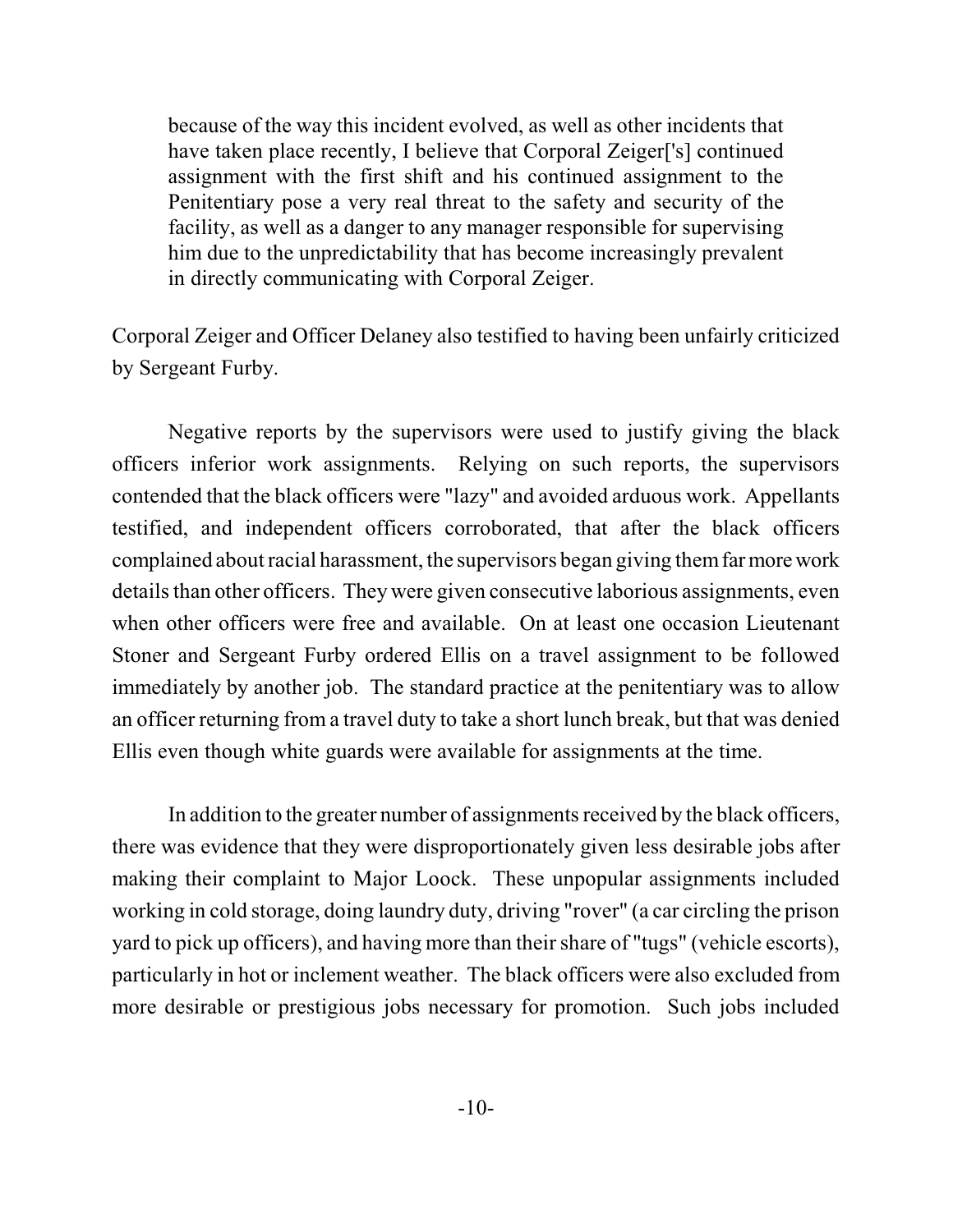"running the yard," which meant having responsibility for overseeing and coordinating the activities of the officers on duty during a particular prison shift.

Corporal Zeiger testified that he volunteered for the type of jobs necessary for him to advance to sergeant, but did not receive the assignments. Like the other black officers, Corporal Zeiger was also receiving a disproportionate share of citations after the supervisors became aware of their formal complaint. The supervisors justified blocking him from such prerequisites for advancement by negative "write ups."

#### II.

In November 2010 the black officers brought this lawsuit, for violations of 42 U.S.C. §§ 1981 and 1983, against five of their supervisors (Lieutenants Stoner, Haney, and Runge; Sergeants Furby and Miles), as well as five prison administrators and Major Loock. The black officers alleged that they suffered from a hostile work environment because of their race and that they had been retaliated against for reporting workplace harassment. The case was assigned to a magistrate judge who oversaw discovery for almost a year. Among those deposed were each plaintiff, Lieutenants Stoner, Haney, and Runge, Sergeant Furby, prison officials, several other officers on the first shift, and an expert hired by the prison administration to examine whether the penitentiary had a culture of racial bias. Sergeant Miles submitted an affidavit.

In July and August of 2011, in the midst of the ongoing discovery in this case, prison personnel investigator Levi Bennett interviewed officers Ellis and Hunter. They both reported to Bennett that the penitentiary was a conflict filled environment and that they felt under siege by their fellow officers and their supervisors. Both Ellis and Hunter complained that staffers and supervisors on the first shift had lied to support a "buddy-buddy system" based on "race and friendship." Hunter said that he felt more threatened by his fellow shift members than by the prison inmates. Ellis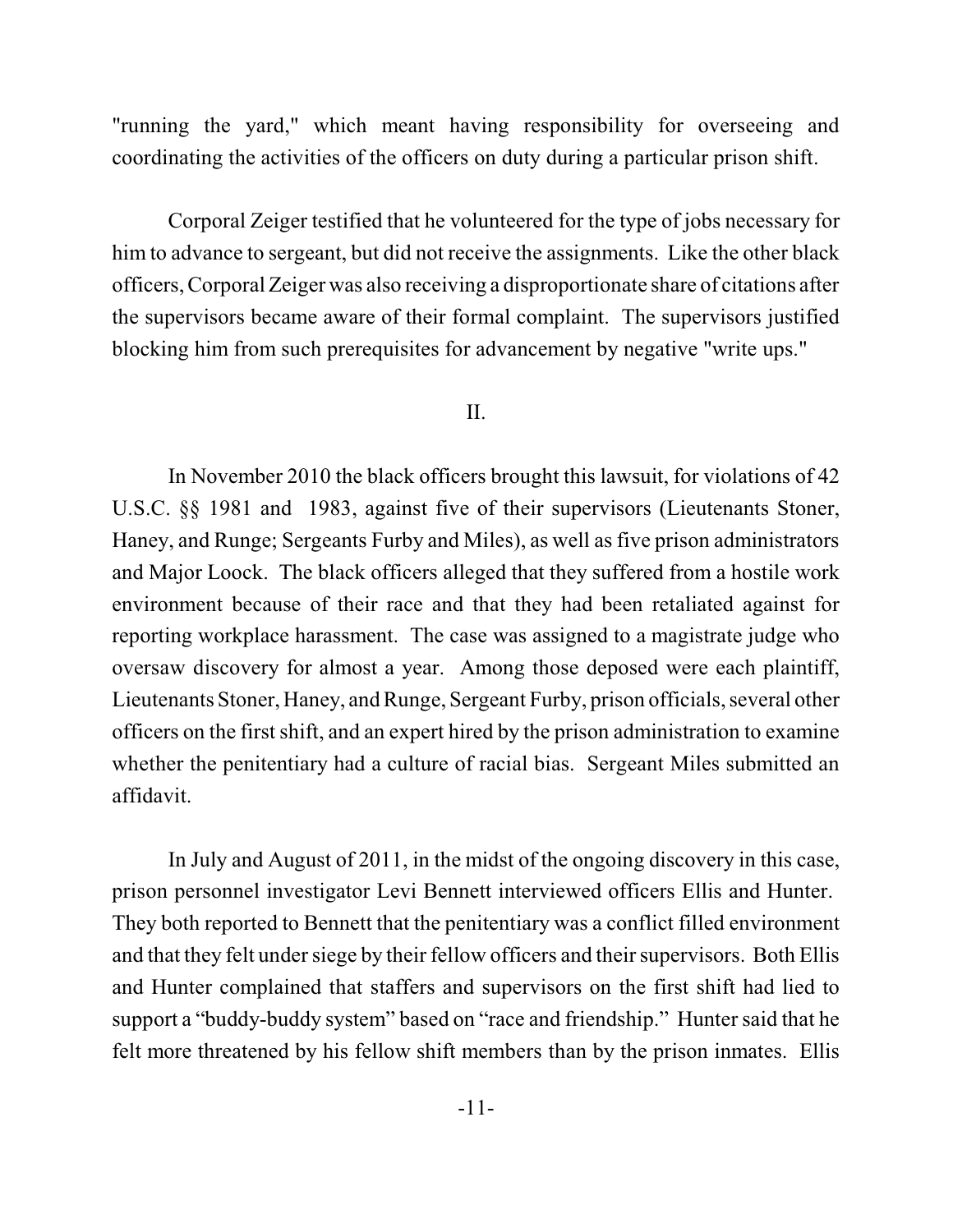complained that Lieutenant Stoner had created false reports accusing him of misconduct and that guards who found themselves on the wrong side of the supervisors were placed in inferior jobs.

Investigator Bennett ultimately recommended transferring Ellis and Hunter to another prison facility. He reported that

the safety and the security concerns raised by their comments must be addressed. The Nebraska State Penitentiary is a maximum security facility in which staff must be able to work with and trust each other. Mr. Ellis and Mr. Hunter have reported that trust no longer exists. This adversely affects their safety and security as well as that of other staff, inmates, and the public . . . . It also can adversely affect the institution's security.

Investigator Bennett considered the possible transfer of other guards, but concluded that was not feasible "given the extent of the conflicts" and the "inability to identify all of the employees who might be perceived . . . to be involved" in the actions they complained about. He instead recommended transferring those who had brought their complaints to the attention of the prison authorities.

Robert Houston, the Director of the Nebraska Department of Correctional Services, approved the transfer recommendations on August 18, 2011. Caseworker Hunter was sent to the Correctional Center of Lincoln, a medium security facility. Officer Ellis was assigned to the Diagnostic & Evaluation Center, a facility which temporarily holds incoming inmates until they can be permanently placed. Both Ellis and Hunter complain that they make less money at these institutions due to fewer opportunities for overtime work.

Appellants moved for an extension of the discovery deadlines, contending that the transfers of Ellis and Hunter presented new evidence of retaliation and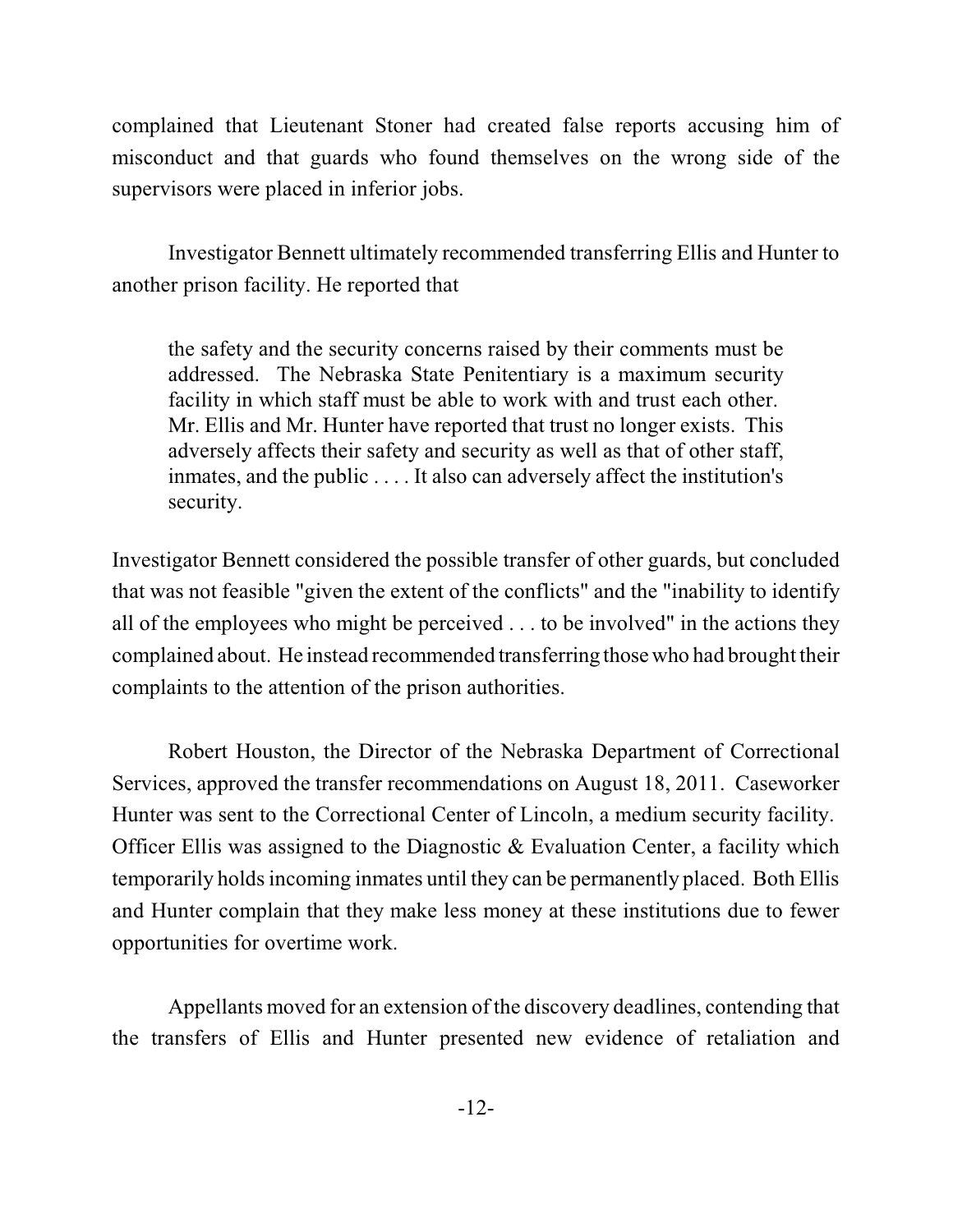discrimination based on race. The magistrate judge agreed to an extension, and additional discovery was taken relating to the transfers. After a trial date was set, the defendants moved for summary judgment, and a stay ensued pending the district court's disposition of the motion.

The district court indicated in its order ruling on defendants' summary judgment motion that it would consider the case "as if there were but a single plaintiff and a single defendant." Whether the court meant that each complainant's evidence would be evaluated individually or that all the evidence would be viewed together was not clear. Its lengthy opinion resembles in appearance and organization a decision on the merits made after a trial. The court's review of the record focused on discrete incidents in the penitentiary involving individual black officers before concluding that the supervisors and administrators were entitled to summary judgment on all counts.

This separation of the evidence into isolated incidents obscured the black officers' common claim that they suffered from a hostile environment in the prison. While it is evident that not each plaintiff or defendant was present for every racial remark or retaliatory act, the record indicates that the black officers were frequently treated as a cohesive group and that many of the events took place in a communal setting. Their complaint to Major Loock about the pattern of racial harassment in the prison was in fact submitted jointly by all five black officers on the first shift.

The black officers reported that they were all made aware of the harassing and retaliatory acts experienced by others. They and some independent members of the first shift perceived subsequent adverse acts by supervisors as retaliation for the black officers' speaking out and complaining to prison authorities. There was evidence of a racially hostile environment within the first shift and of retaliatory acts after the black officers complained to prison authorities. According to their evidence, each work day began in a humiliating environment permeated with racist remarks.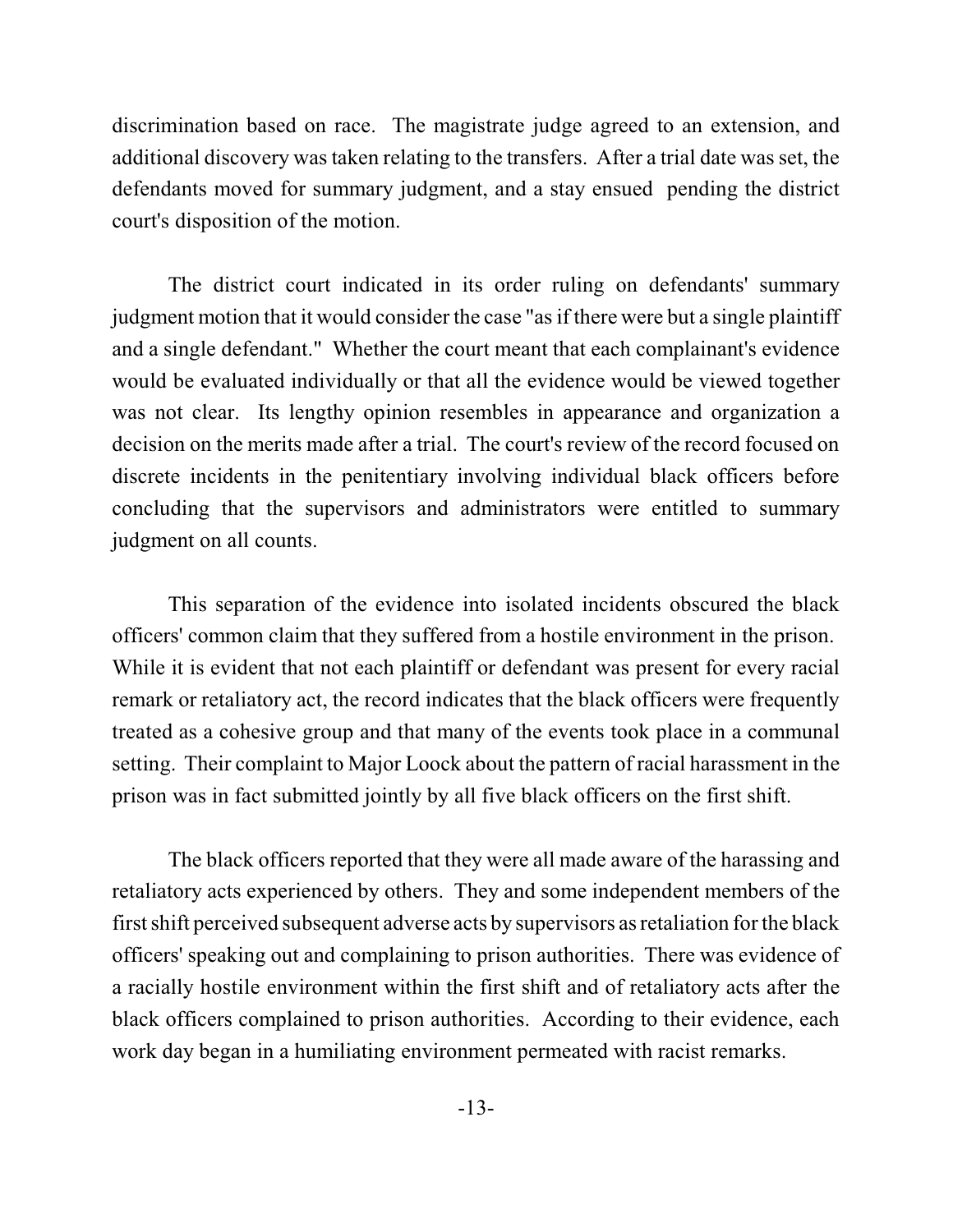After separately focusing on discrete acts involving a particular plaintiff, the district court concluded that the conduct complained about was not objectively severe or pervasive enough to alter the terms of employment. In addressing the retaliation claims the district court did not mention any of the additional or less desirable work assignments about which the black officers complained. It also concluded that any negative reports had not resulted in injury or harm to any black officer or been"materially adverse" to him.

The five black officers appeal the district court's dismissal of their racial harassment and retaliation claims against Lieutenants Stoner, Haney, and Runge and against Sergeants Miles and Furby, but not their claims against the prison administrators or for disparate treatment.

#### III.

This court reviews a district court's grant of summary judgment de novo. Ryan v. Capital Contractors., Inc., 679 F.3d 772, 776 (8th Cir. 2012). Summary judgment is appropriate when no genuine issues of material fact remain after all reasonable inferences are drawn in favor of the nonmoving parties and the moving parties are entitled to judgment as a matter of law. Id.

42 U.S.C. §§ 1981 and 1983 reflect congressional resolve to enforce the rights granted in the Thirteenth and Fourteenth Amendments to the United States Constitution. Section 1983 provides a cause of action to any person deprived of a federal right by someone acting under color of law. 42 U.S.C. § 1983. One such right is the ability of all persons, regardless of race, "to make and enforce contracts." 42 U.S.C. § 1981. The protections offered by § 1981 include a government employee's right to be free from racial harassment. See Jones v. R.R. Donnelley & Sons Co., 541 U.S. 369, 383 (2004); see also Civil Rights Act of 1991, 105 Stat. 1071; H.R. Rep. No. 102-40, pt. 1, at 92 (1991) (reaffirming that § 1981 supports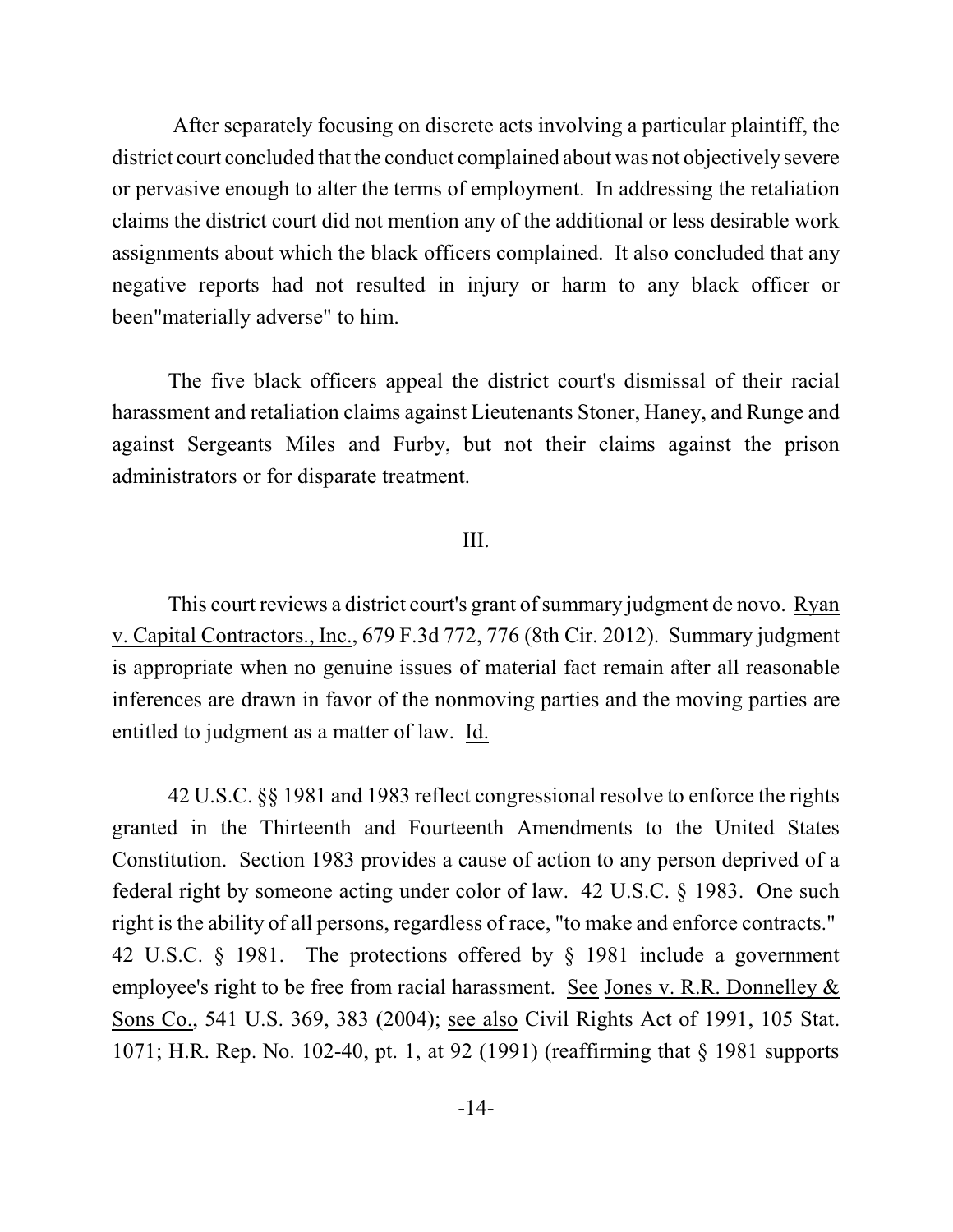claims of harassment). The Supreme Court has explained that it is "well embedded" that § 1981 also allows for retaliation claims. CBOCS W., Inc. v. Humphries, 553 U.S. 442, 451 (2008); see also Davis v. Jefferson Hosp. Ass'n, 685 F.3d 675, 684 (8th Cir. 2012). Such claims are analyzed under the same McDonnell Douglas burden shifting framework as Title VII claims. See Patterson v. McLean Credit Union, 491 U.S. 164, 186–87 (1989).

#### A.

In order to establish a hostile work environment claim, the black officers must demonstrate that (1) they belong to a protected group, (2) they were subjected to unwelcome racial harassment, (3) the harassment was because of their race, and (4) the harassment was sufficiently severe or pervasive so as to affect "a term, condition, or privilege of [their] employment." Singletary v. Mo. Dep't of Corr., 423 F.3d 886, 892 (8th Cir. 2005). The fourth element contains both objective and subjective components. The complainant must have subjectively perceived the harassment as severe, Howard v. Burns Bros., Inc., 149 F.3d 835, 840 (8th Cir. 1998) (citing Harris v. Forklift Sys., Inc., 510 U.S. 17, 21–22 (1993)), and the evidence must objectively show that "a reasonable person would find [the environment] hostile or abusive," Singletary, 423 F.3d at 892–93.

The supervisors do not dispute that the black officers subjectively believed that they were subjected to severe and pervasive discrimination and harassment. There was evidence that the officers experienced anxiety, dread, and panic attacks. Hunter testified for example that his hair started to fall out from the stress he suffered. The plaintiffs explained that they felt like they were being treated more like inmates than fellow officers. The five black officers all testified they had previously enjoyed going to work, but now found the job to be depressing and anxiety producing. They also felt personally at risk because they no longer trusted that their fellow officers would come to their aid in a dangerous situation in the maximum security prison in which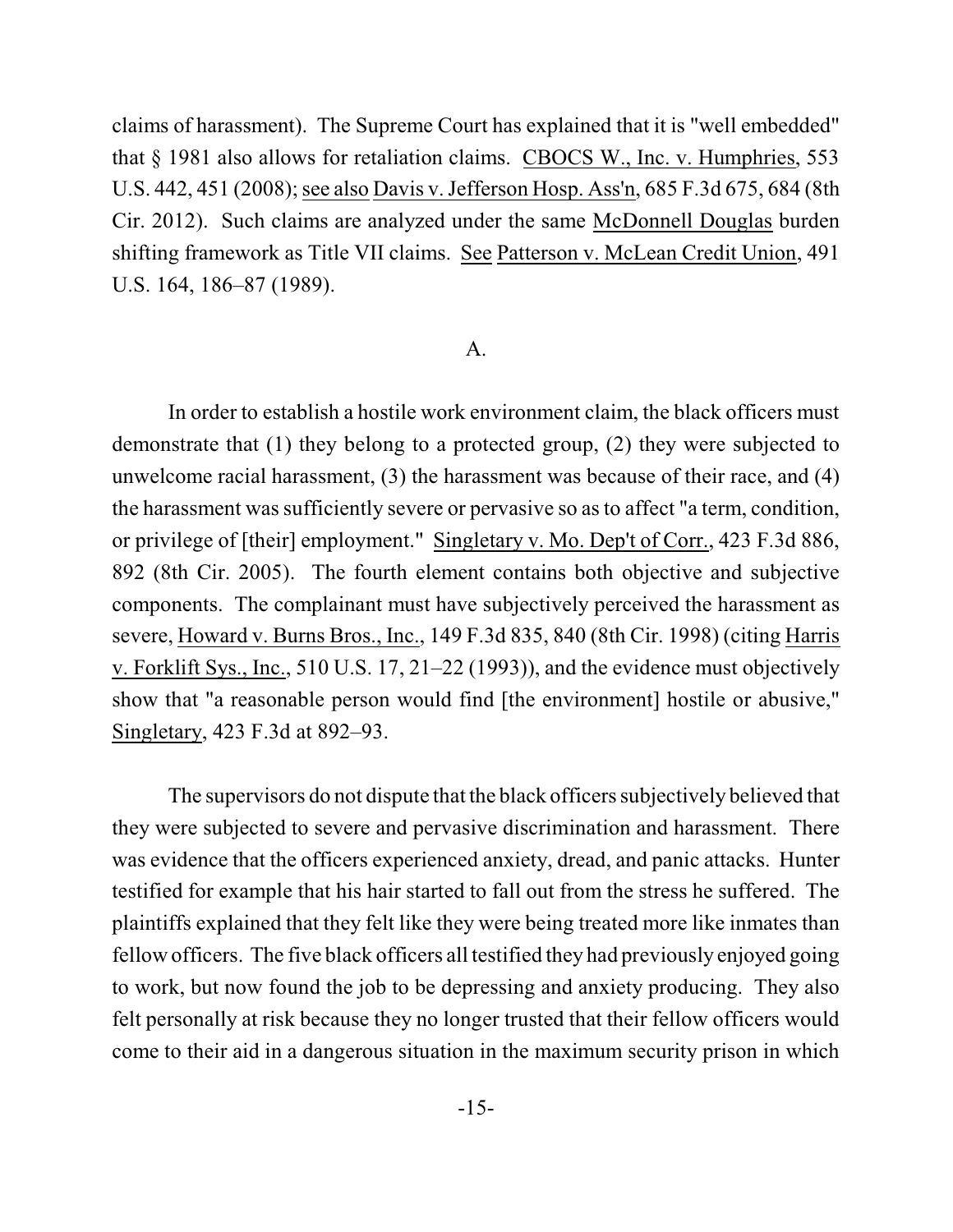they worked. Such evidence was sufficient to establish a subjective belief that the discrimination they experienced was severe and pervasive.

In deciding whether there was an objectively hostile work environment, the evidence must be examined as a whole. "A [hostile] work environment is shaped by the accumulation of abusive conduct, and the resulting harm cannot be measured by carving it into a series of discrete incidents." Hathaway v. Runyon, 132 F.3d 1214, 1222 (8th Cir. 1997) (citation and internal quotation marks omitted). Specific examples cited as discriminatory and alleged to be part of a pattern of hostile treatment are to be viewed as "examples ofthe offensive racial incidents" experienced by the black officers, not as "an exhaustive litany of every offensive racial slur or incident" which occurred. Ways v. City of Lincoln, 871 F.2d 750, 755 (8th Cir. 1989).

Factors which can demonstrate the magnitude of any harassment include "the frequency and severity of the discriminatory conduct, whether it is physically threatening or humiliating or only an offensive utterance, whether it unreasonably interferes with the employee's work performance, physical proximity to the harasser, and the presence or absence of other people." Carter v. Chrysler Corp., 173 F.3d 693, 702 (8th Cir. 1999) (citations omitted). The harassment does not have to be "so extreme that it produces tangible effects on job performance or psychological wellbeing" to qualify as a change in the terms and conditions of employment. Id.

In order to be found liable a supervisor must have the "purpose" of engaging in unconstitutional discrimination. Ashcroft v. Iqbal, 556 U.S. 662, 676 (2009). Discriminatory purpose requires a decisionmaker to undertake actions "because of, not merely in spite of, the action's adverse effects upon an identifiable group." Id. at 676–77 (quoting Pers. Adm'r of Mass. v. Feeney, 442 U.S. 256, 279 (1979) (internal quotation marks omitted)(alteration omitted). An individual defendant "is only liable for his or her own misconduct." Id. at 677. To be actionable, the sum total of the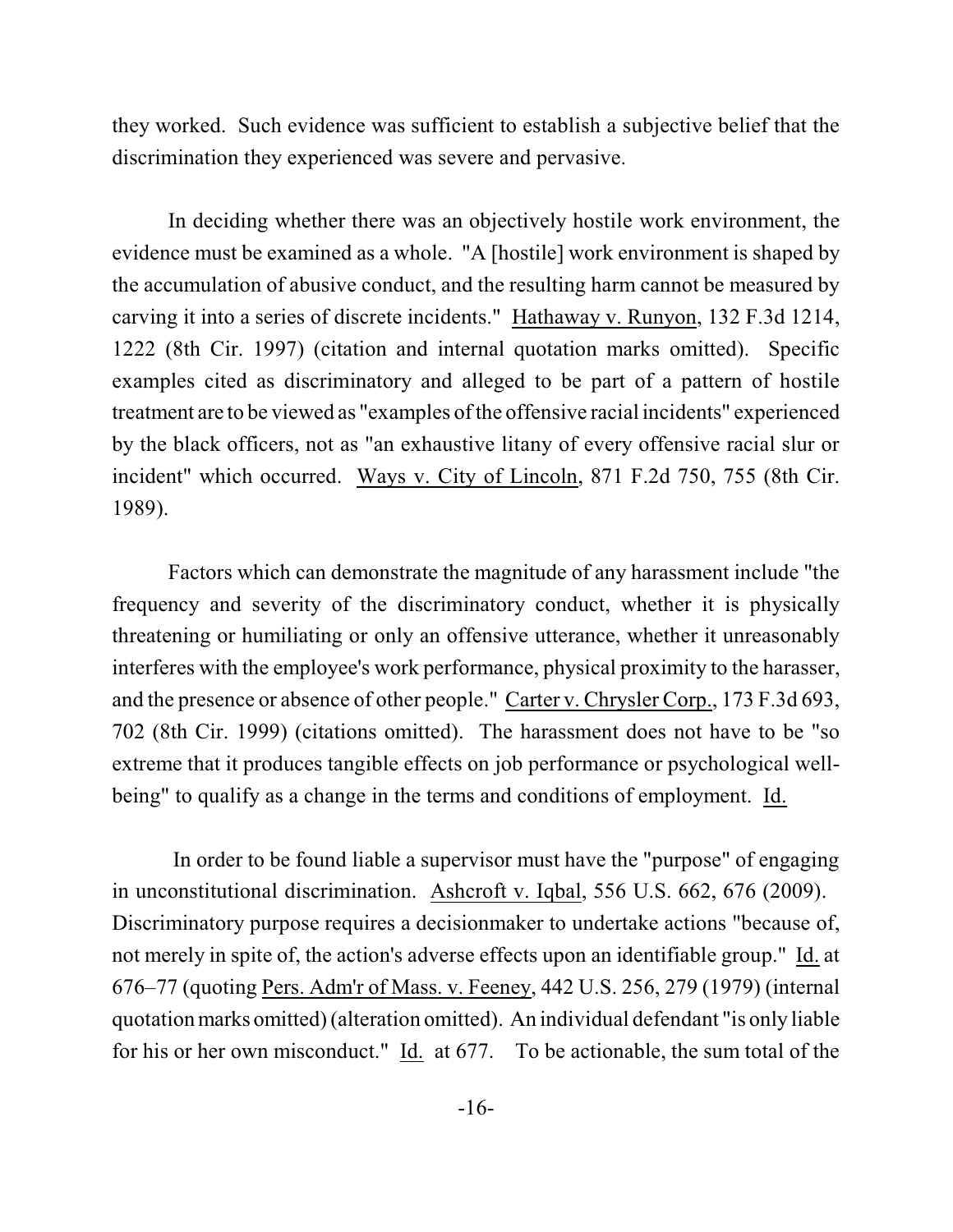alleged harassment must be sufficiently severe or pervasive to affect "a term, condition, or privilege" of employment. Singletary, 423 F.3d at 892.

In evaluating "all the circumstances" which establish whether a work environment is objectively hostile, Harris, 510 U.S. at 23, the context in which abusive remarks are made and by whom can increase their severity and the detrimental impact on other employees. Immediate supervisors' racial harassment is likely to "impact[] the work environment far more severely than" similar conduct by coequals. Dandy v. UPS, Inc., 388 F.3d 263, 271 (7th Cir. 2004) (citation and internal quotation marks omitted). Laughing or smirking at racist jokes, as well as failing to report, investigate, or punish known racist remarks of others, can make up an "accumulation of abusive conduct" which poisons the work environment. Hathaway, 132 F.3d at 1222.

Here, the district court focused on discrete incidents involving an individual officer. Our court has previously pointed out, however, that when a pattern of discriminatory conduct is alleged, specific individual acts should be viewed as illustrative rather than as isolated incidents. Ways, 871 F.2d at 755; Ross v. Douglas Cnty., 234 F.3d 391, 397 (8th Cir. 2000). Attentivenessto context helps to assessthe objective severity of the conduct. See Hathaway, 132 F.3d at 1222. In this case the black officers alleged that they experienced racist remarks on a near daily basis. Even when the supervisors were not themselves the speakers, they were present and laughing without objection to statements made by others. Such incidents make up part of the context which must be examined to determine whether the conduct of any supervisor was objectively actionable.

A narrow focus on individual acts at the penitentiary cannot adequately capture the nature of the harassment testified to by the black officers in this case. Many of the situations giving rise to the harassment claims were jointly experienced by these officers. Even if the effect of an individual harassing comment might seem relatively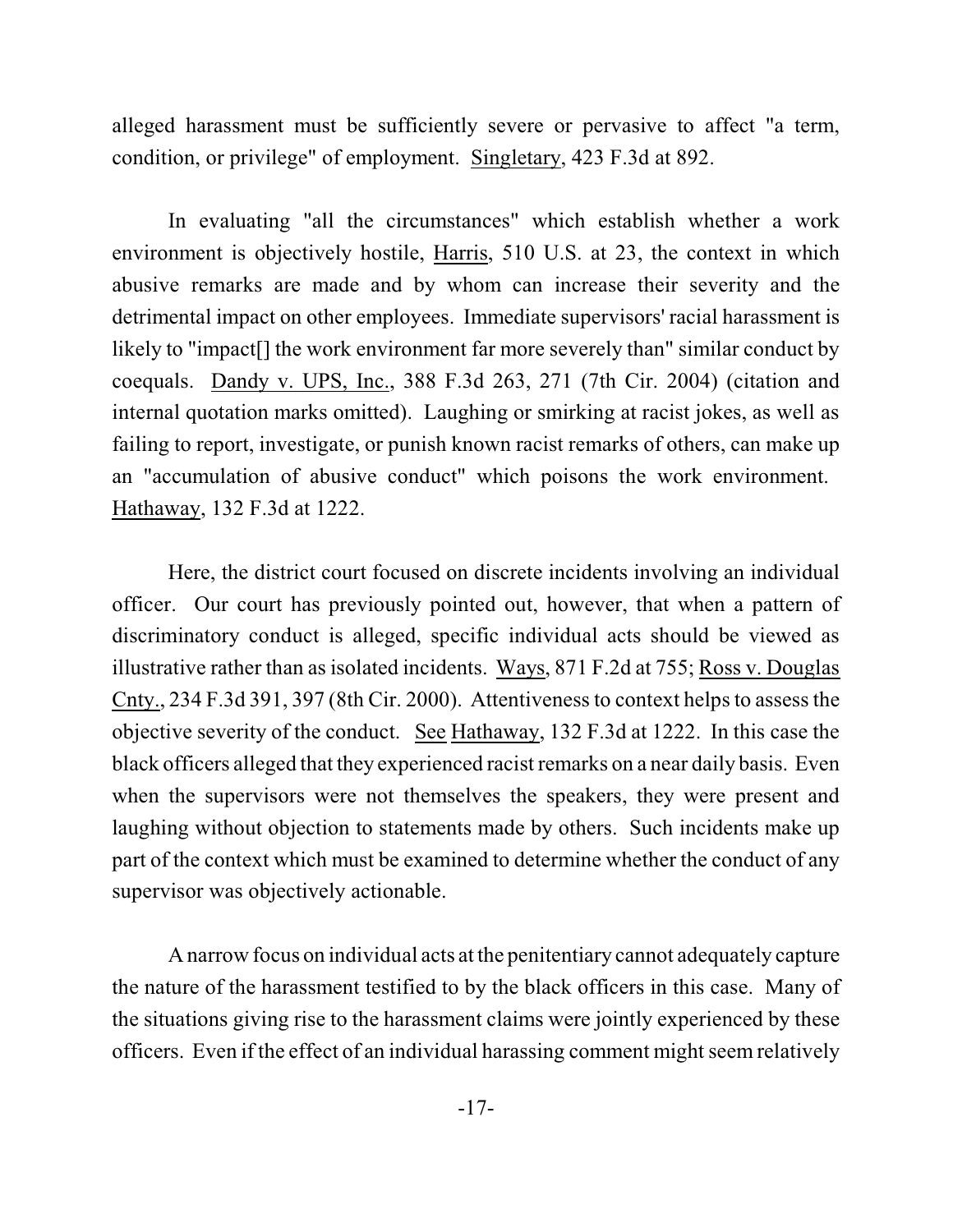minor when viewed in isolation, the context in which such remarks arose must be considered. Appellants were referred to as a "gang" or "the back of the bus" and addressed with crude comments about the "hood" or fried chicken and watermelon, generally stereotyping them on the basis of race. They testified during discovery that even if each individual did not hear every remark referenced in their complaint or depositions, each black officer became aware of them.

We have previously recognized that evidence of harassment not directly experienced by a particular plaintiff can have relevance in establishing an objectively hostile work environment. See Sandoval v. Am. Bldg. Maint. Indus., 578 F.3d 787, 802–03 (8th Cir. 2009); Williams v. ConAgra Poultry Co., 378 F.3d 790, 793–94 (8th Cir. 2004). Where, as here, there is evidence that the offensive remarks became known to all plaintiffs, their relevance to claims of a hostile work environment is clear. See Hall v. Gus Constr. Co., 842 F.2d 1010, 1014–15 (8th Cir. 1988). The individual remarks cited in the black officers' complaint and revealed in the discovery process were not uttered in a vacuum, but became understood as part of a broader pattern and practice of racial harassment targeted at the first shift's black officers.

After establishing such a broad pattern of harassment, the black officers must still show that any charged supervisor took actions sufficient to create an objectively hostile work environment. As the Supreme Court stressed in Harris, an inquiry into alleged harassment is deeply context dependent, and a determination of the severity of any individual defendant's harassing actions requires "looking at all the circumstances." 510 U.S. at 23 (emphasis added). While "smoking guns" such as overt racial slurs are strong evidence of objective hostility, the Court's holistic understanding of what turns a workplace into a hostile environment has enabled racial harassment claims to succeed in cases with only a single racial slur but other abusive conduct and racially demeaning language disproportionately directed towards black employees. See, e.g., Williams, 378 F.3d at 795. In the case now before the court, the relevant circumstances include the fact that each individual instance of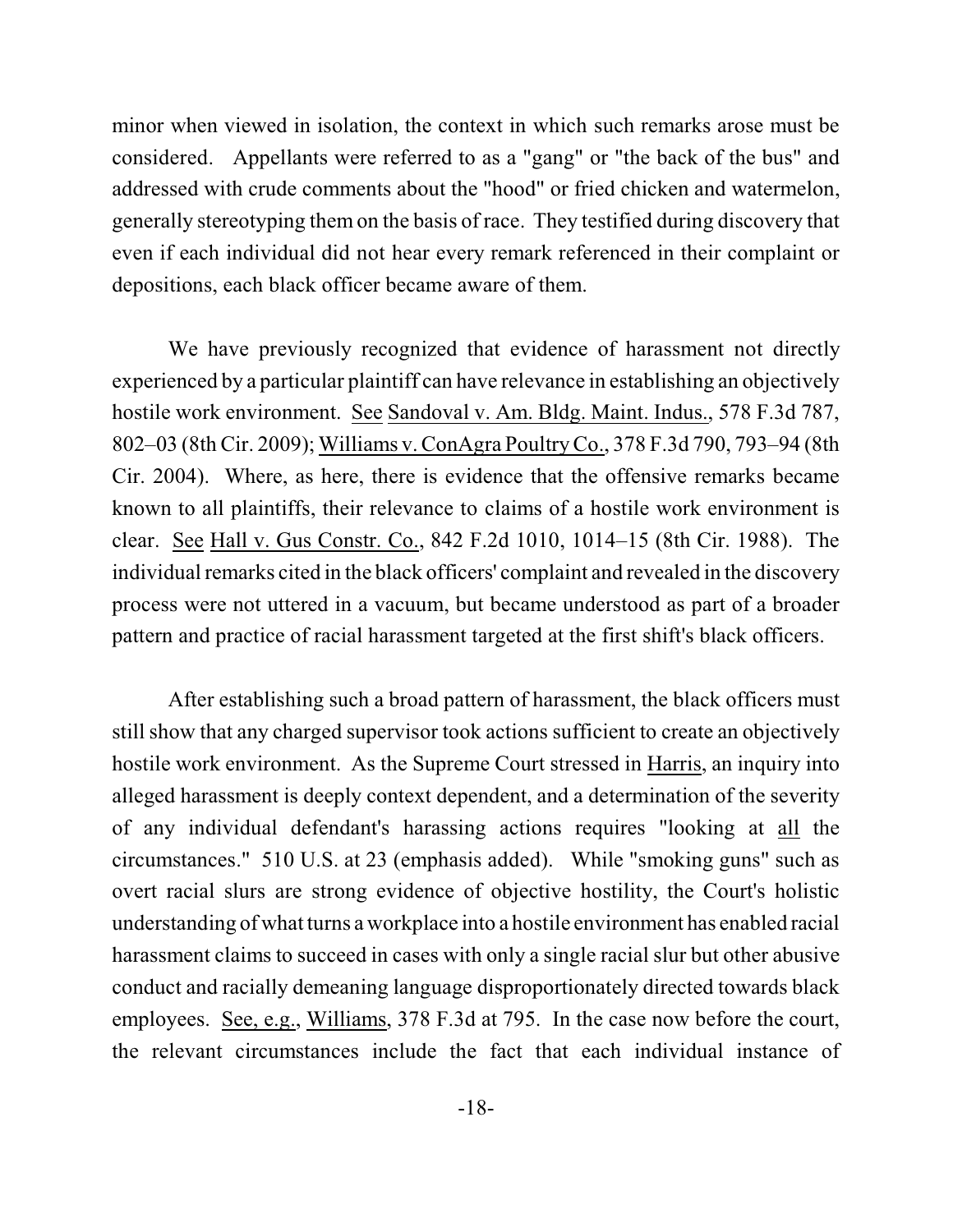harassment was experienced by the black officers as part of a larger pattern of hostile conduct by officers on the first shift.

In granting summary judgment in favor of the supervisors, the district court devoted five pages of its opinion to direct quotations from a case it was "guided by," Smith v. Fairview Ridges Hospital, 625 F.3d 1076 (8thCir. 2010), abrogated on other grounds by Torgerson v. City of Rochester, 643 F.3d 1031, 1043 (8th Cir. 2011) (en banc). There are however significant differences between this case and Fairview Ridges. As the Fairview Ridges majority explained, "[m]ost of the events [there] involved conduct that was not particularly severe, involved coworkers as opposed to [her] direct supervisors, and could only be considered non-actionable, mere offensive utterances." Id. at 1086 (alteration and internal quotation marks omitted). The incidents there "were relatively infrequent," and several had "no connection to or nexus with an obvious or overt racial incident." Id. at 1085–86.

In contrast to Fairview Ridges, the black officers have produced evidence in this case that over a period of months they underwent a constant refrain of racist jokes at daily roll call in front of the whole first shift. Not only were these comments made in the presence of their supervisors, but the supervisors actively joined in them. The Supreme Court has recognized that individual instances of harassing conduct are reinforced by repetition. See Nat'l R.R. Passenger Corp. v. Morgan, 536 U.S. 101, 115 (2002). In its numbered findings the district court focused on particular acts experienced by individual black guards, without considering the cumulative effect of the evidence. Its impact can be overlooked or underestimated when the evidence is viewed only as discrete and isolated incidents. Such an approach also obscures the overall responsibility of any individual supervisor.

The record contains evidence offered both by the black officers and by other witnesses indicated that racist comments were made without objection in a group setting on a near daily basis. Consideration of the whole record is required in order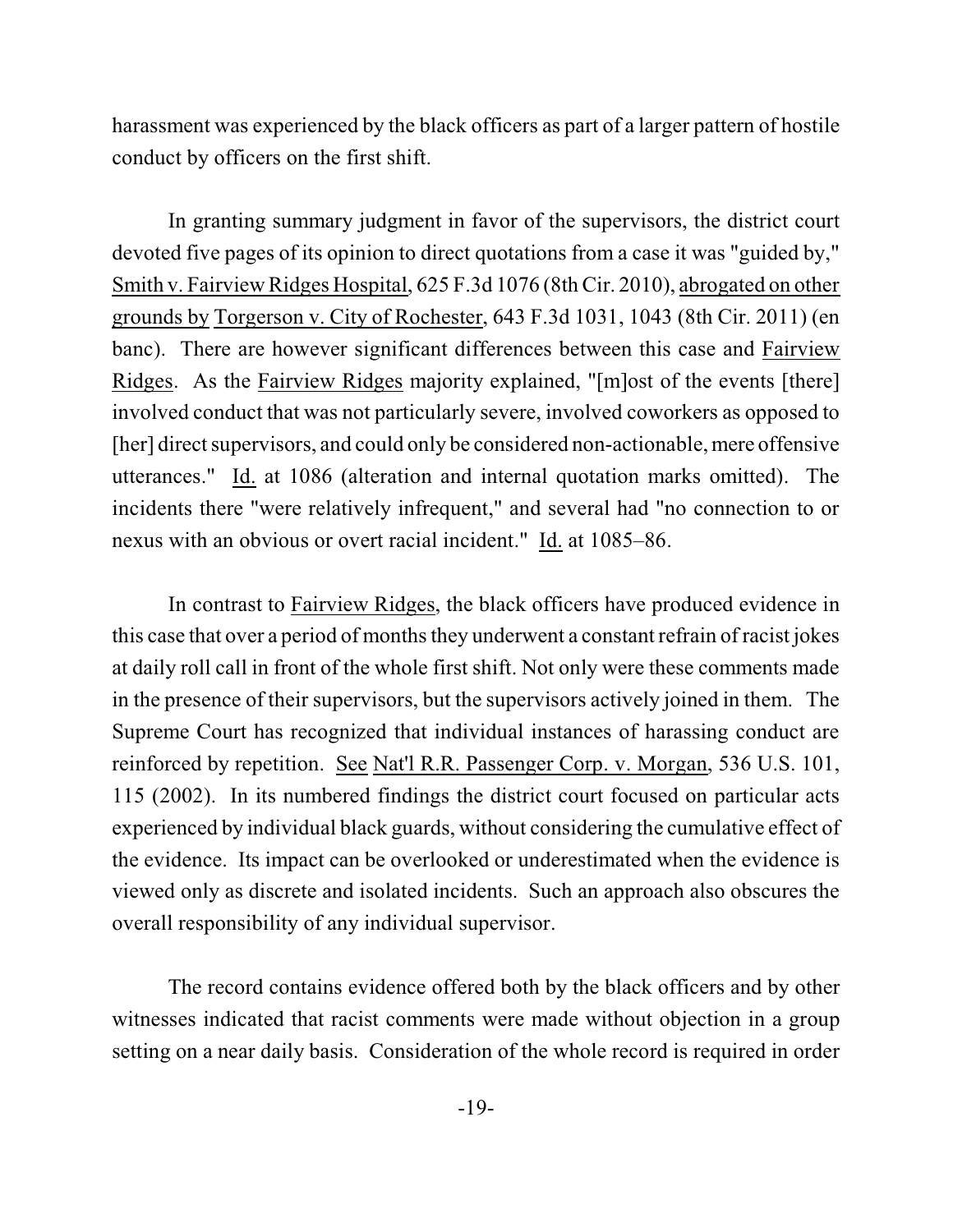to evaluate the objective severity of the conduct of any individual supervisor. See Sheriff v. Midwest Health Partners, P.C., 619 F.3d 923, 930 (8th Cir. 2010); Hathaway, 132 F.3d at 1222; Ways, 871 F.2d at 755. Participation by a supervisor can magnify the impact of harassment. The record indicates that Sergeant Miles took the lead in delivering racist jokes directed at the black officers, with such comments as "smells like fried chicken" or "they are serving watermelon today, I'm sure you guys are happy." Some of the remarks occurred during roll call when all of the first shift officers were present, which accentuated their derogatory impact. See Carter, 173 F.3d at 702. Such behavior by a supervisor tacitly endorses racist remarks by subordinates and indicates to other officers that this type of joke or remark is acceptable and has no negative consequence. The frequency and aggravated nature of Miles' race based comments demonstrate that Miles acted with the "purpose" of engaging in unconstitutional discrimination. See Iqbal, 556 U.S. at 676.

The harassment claims presented by the black officers here bear a striking resemblance to those recognized as valid elsewhere. In Allen v. Michigan Department of Corrections, 165 F.3d 405 (6th Cir. 1999), a black prison officer's racial harassment claim was reinstated on appeal, for he had been "subjected to derogatory racial insults by two of his supervisors . . . on separate occasions" and "his supervisors never investigated or disciplined [a subordinate] white officer caught" harassing him. Id. at 410–11. There is evidence of the same type of harassment and lack of response by supervisors in this case. A verdict in favor of black and hispanic prison guards on harassment claims was also affirmed by the Second Circuit in Snell v. SuffolkCounty, 782 F.2d 1094 (2d Cir. 1986), based on"specific incidents ofracial harassment and ethnic slurs, depicting a general racial animus in the prison against" minority officers. Id. at 1097.

Here, Sergeant Miles was the supervisor most frequently heard making racially charged statements. There wastestimony that the harassment of coworkers at the roll call worsened when he was present. The evidence shows that "because of" the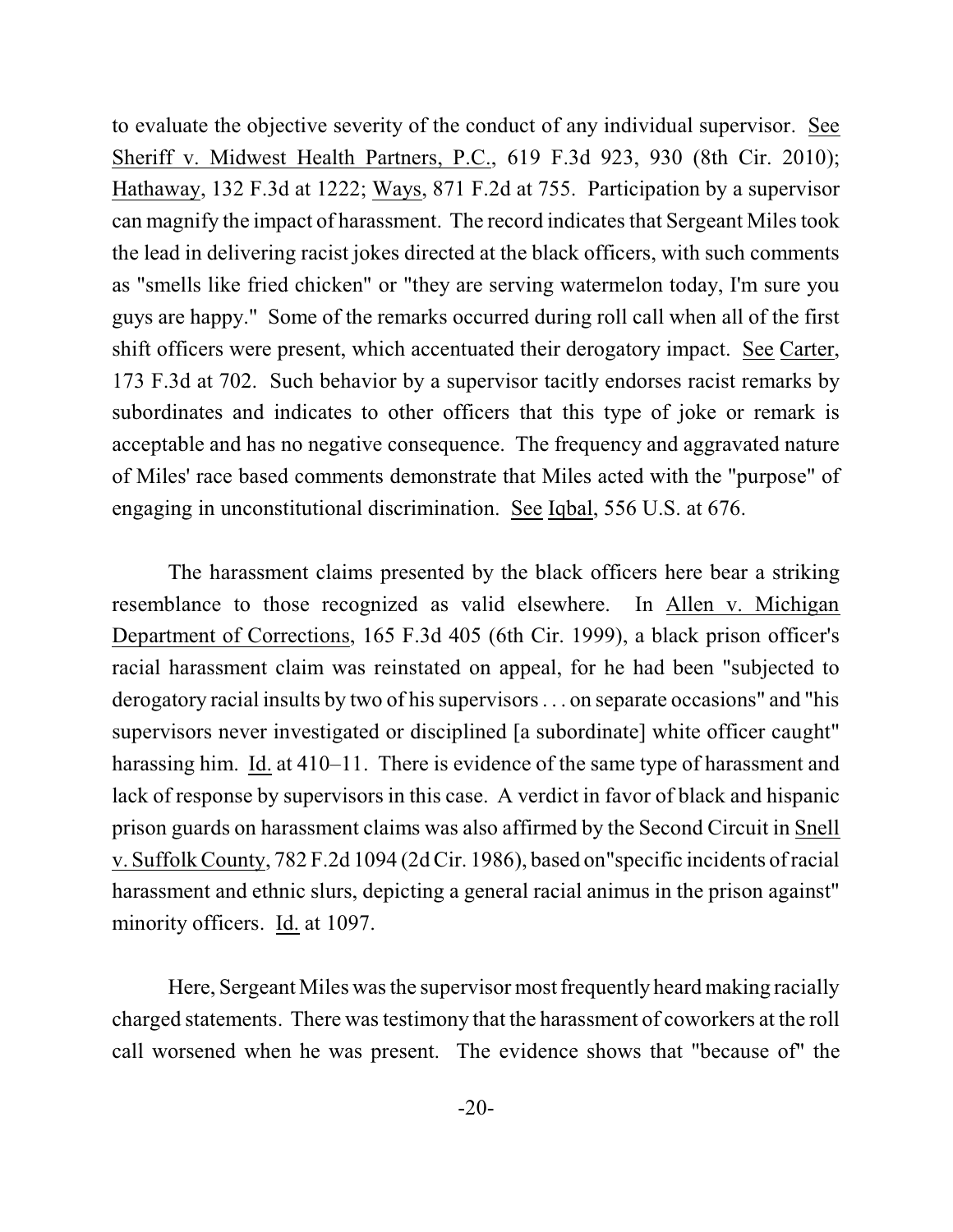plaintiffs' race, Miles engaged in "purposeful discrimination" by his own comments, as well as by his failure to act to correct the actions of subordinates. See Iqbal, 556 U.S. at 676–77. After studying the record, we conclude that the evidence reveals acts, comments, and inaction by Sergeant Miles sufficient to make out prima facie harassment claims against him, which must be reinstated and remanded. In contrast, there is insufficient evidence of harassment by the other supervisors and therefore the claims against Lieutenants Stoner, Runge, and Haney, and Sergeant Furby should be affirmed.

## B.

The black officers also allege that their supervisors retaliated against themafter they filed an official complaint with Major Loock. They allege that the pattern of harassment by the supervisors intensified after their complaint was submitted. According to their evidence, they were subsequently assigned inferior or less desirable jobs. The supervisors also allegedly started "papering" their files with reports on trivial or invented misconduct.

In order to prove a prima facie case of retaliation, the officers must demonstrate that (1) they engaged in protected activity, (2) subsequent materially adverse action wastaken against themby the supervisors, and (3) the materially adverse actions were causally linked to their protected activity. Weger v. City of Ladue, 500 F.3d 710, 726 (8th Cir. 2007). To be "materially adverse," an action must result in some "injury or harm" that would "'dissuade<sup>[]</sup> a reasonable worker from making or supporting a charge of discrimination.'" Littleton v. Pilot Travel Ctrs., LLC, 568 F.3d 641, 644 (8th Cir. 2009) (quoting Burlington N. & Santa Fe Ry. Co. v. White, 548 U.S. 53, 68 (2006)). The supervisors do not deny that the black officers' complaint to Major Loock was a protected activity, see Chivers v. Wal-Mart Stores, Inc., 641 F.3d 927, 932 (8th Cir. 2011), or that the alleged retaliatory acts were causally related to the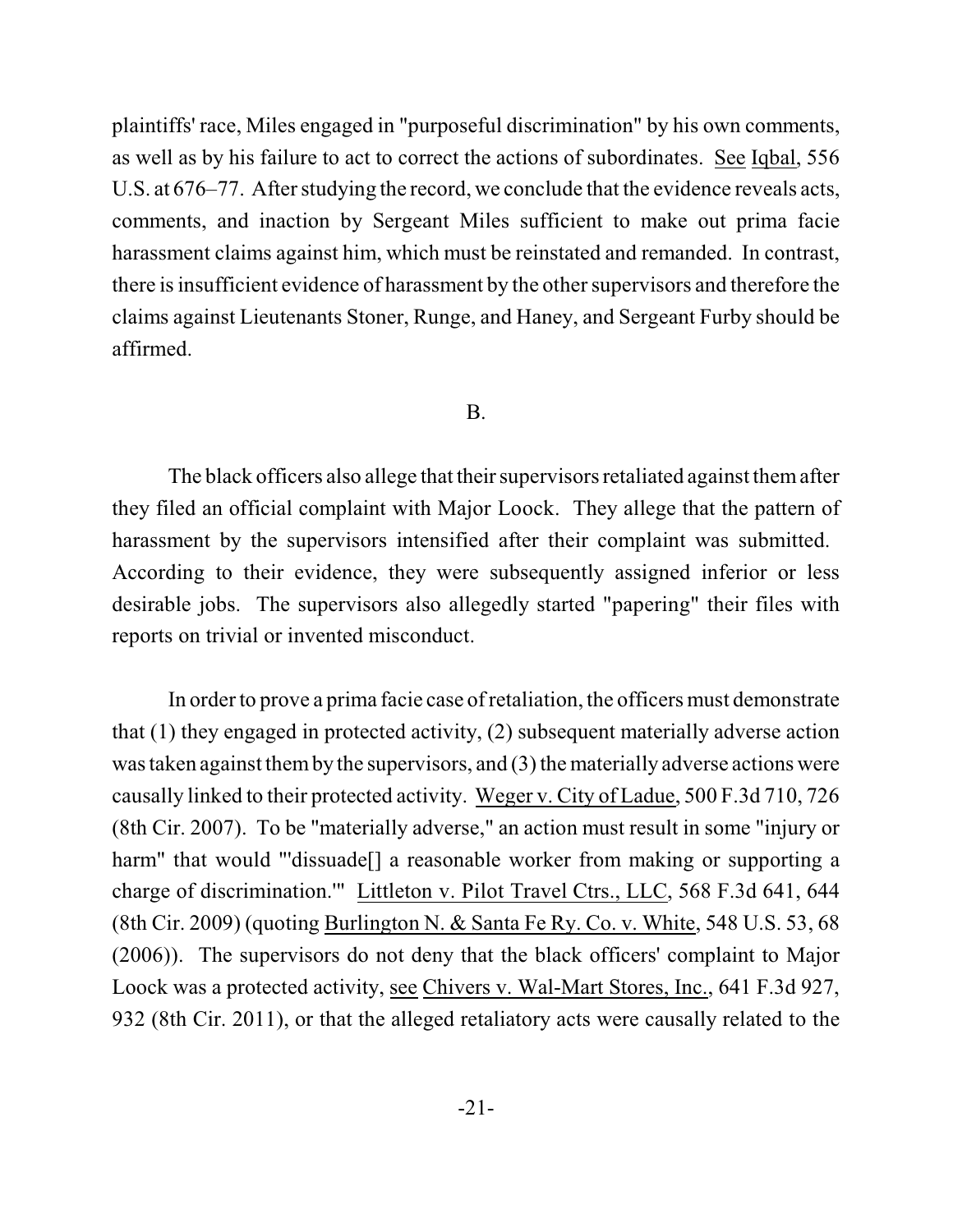officers' complaints. The main controversy regarding this prima facie case is whether the alleged retaliatory acts were "materially adverse" to the black officers.

After the harassment complaint to Major Loock became known, Officer Ellis testified that he was singled out for additional work details, that the supervisors would walk by fifteen available white employees on the yard in order to direct him to take on extra tasks, that when paired with white partners he was given the majority of the work, and that he was consistently forced to take unpopular details, such as "cold storage." Ellis was also repeatedly singled out for discretionary jobs which drew him away from his regular duties, "running" him across the prison yard from one task to the next. He was called on by the supervisors to do arduous tasks back to back and with no break, even when other officers were available for the work. The record demonstrates that Ellis primarily attributes this retaliation to Lieutenants Stoner and Haney.

As the Supreme Court pointed out in Burlington Northern, reassignment of duties may be an adverse employment action even if the new roles are within the same job category. 548 U.S. at 70. The Court observed there that

[a]lmost every job category involves some responsibilities and duties that are less desirable than others. Common sense suggests that one good way to discourage an employee . . . from bringing discrimination charges would be to insist that [he or] she spend[s] more time performing the more arduous duties and less time performing those that are easier or more agreeable.

Id. at 70–71.

Ellis also alleges that Lieutenant Stoner and Lieutenant Haney began "papering" his record with reports for trivial or unsubstantiated allegations. While such reports are not themselves disciplinary actions, they form part of the record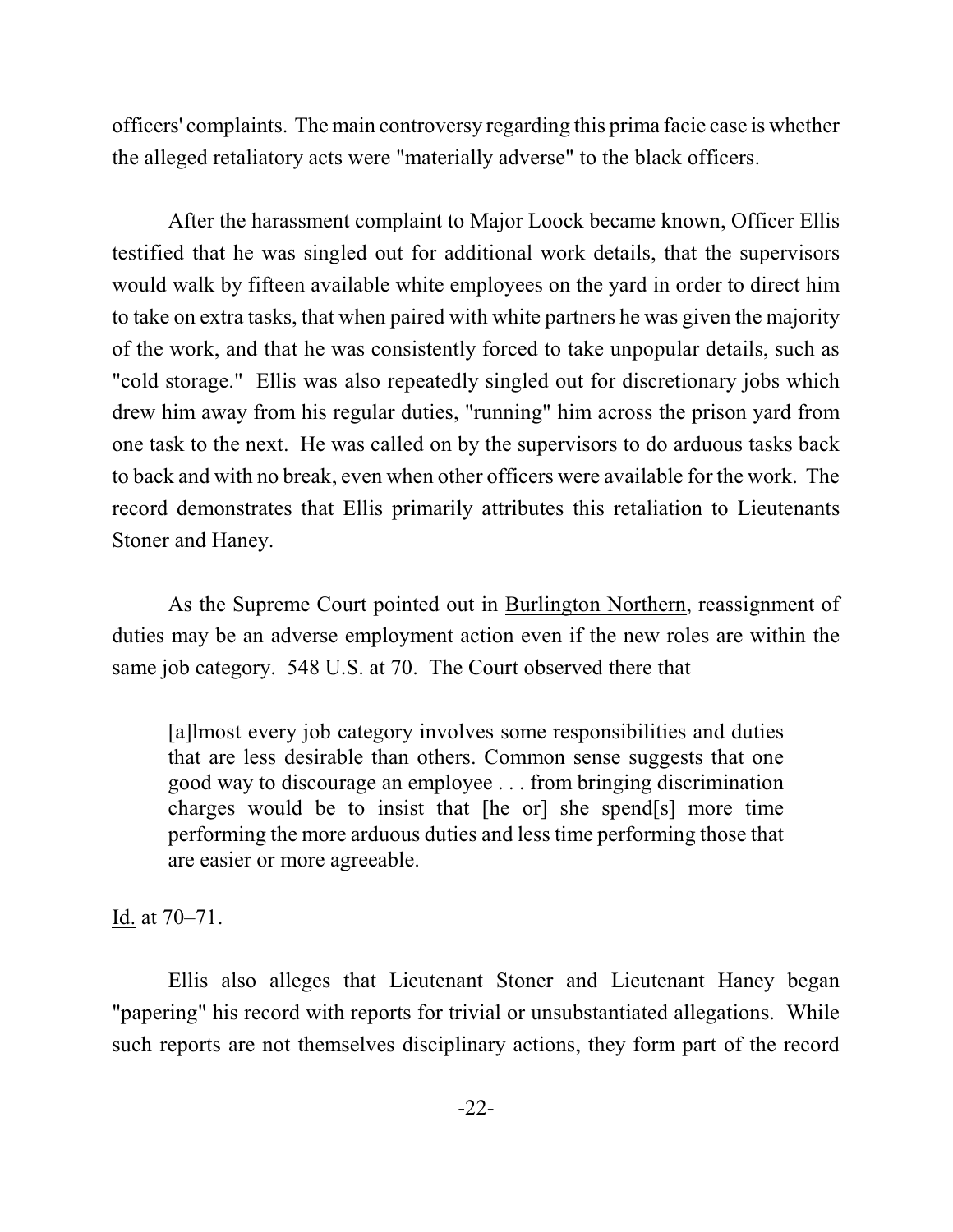which prison supervisors use in deciding whether to bring disciplinary proceedings. They allege that negative reports were manufactured by their supervisors who ignored evidence to the contrary.

Retaliation claims can be shown by a pattern of false or retaliatory reports with other evidence of tangible harm. See Kim v. Nash Finch Co., 123 F.3d 1046, 1060 (8th Cir. 1997). In Kim, for example, we concluded that papering of targeted employees supported a prima facie retaliation claimsince it was coupled with lowered performance evaluations, reduced workloads, and special remedial training. Id. In contrast, two allegedly false and unfair reports of misconduct with no significant consequence did not establish retaliation in Devin v. Schwan's Home Serv., Inc., 491 F.3d 778, 786 (8th Cir. 2007). Here, Ellis' claims of papering do not stand alone but rather are partnered with additional evidence of retaliation. They are thus properly included in the corpus of evidence a factfinder could use to determine that the totality of the alleged retaliatory actions was materially adverse to him.

Ellis finally contends that his transfer to another correctional institution is evidence of materially adverse retaliation. The penitentiary's investigator, Levi Bennett, had warned that the safety of both the prisoners and the guards would be at risk if Ellis perceived that he was being targeted by his supervisors and by fellow guards. As Bennett observed, it is essential in a maximum security prison that guards "be able to work with and trust each other." It appeared to Bennett that for Ellis, "that trust no longer exists." It was the prison administrators who authorized the transfers, however, and the record contains no evidence that the supervisors were responsible for them.

After studying the record and viewing the evidence in the light most favorable to Ellis, see Wierman, 638 F.3d at 989, we conclude that the retaliatory acts taken against him by Lieutenants Stoner and Haney were materially adverse employment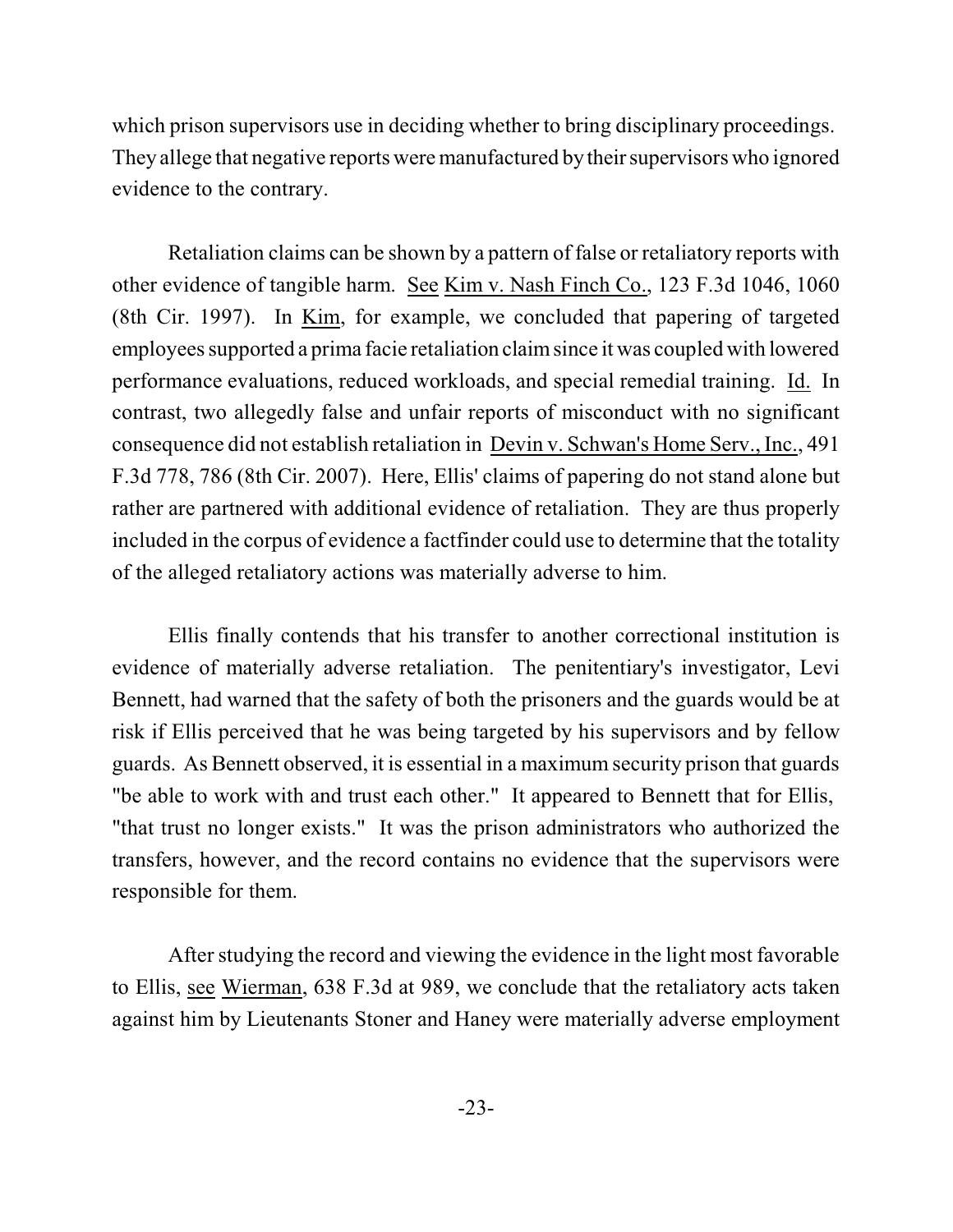actions sufficient to support a prima facie case of retaliation. These claims should therefore be reinstated.

On the other hand, we agree with the district court that the retaliation claims of the other plaintiffs were insufficiently supported to survive summary judgment. Officers Johnson and Delaney identified certain instances of inferior work assignments, but they were too isolated to substantiate a viable claim. Caseworker Hunter stated in his deposition that he had not received inferior work assignments, and he was transferred out of the penitentiary by prison administrators who are not parties here. Although Corporal Zeiger testified that he was denied assignments to posts that were necessary for a promotion, he did not identify any specific supervisor responsible. The dismissal of the retaliation claims by these officers should therefore be affirmed.

#### IV.

The supervisors finally argue that they are entitled to qualified immunity. A government official is protected by qualified immunity if his conduct failed to violate any "clearly established statutory or constitutionalrights of which a reasonable person would have known." Harlow v. Fitzgerald, 457 U.S. 800, 818 (1982). The purpose of qualified immunity is to ensure that government "officers are on notice" of what conduct is unlawful, Saucier v. Katz, 533 U.S. 194, 206 (2001), and its protection operates as "an immunity from suit" rather than simply a defense to liability, Mitchell v. Forsyth, 472 U.S. 511, 526 (1985) (emphasis omitted).

A public official is entitled to qualified immunity from suit unless (1) "the official violated a statutory or constitutional right," and (2) "the right was 'clearly established' at the time of the challenged conduct." Ashcroft v. al-Kidd, 131 S. Ct. 2074, 2080 (2011) (quoting Harlow, 457 U.S. at 818). In analyzing a claim of qualified immunity, we may address these elements in either order. Pearson v.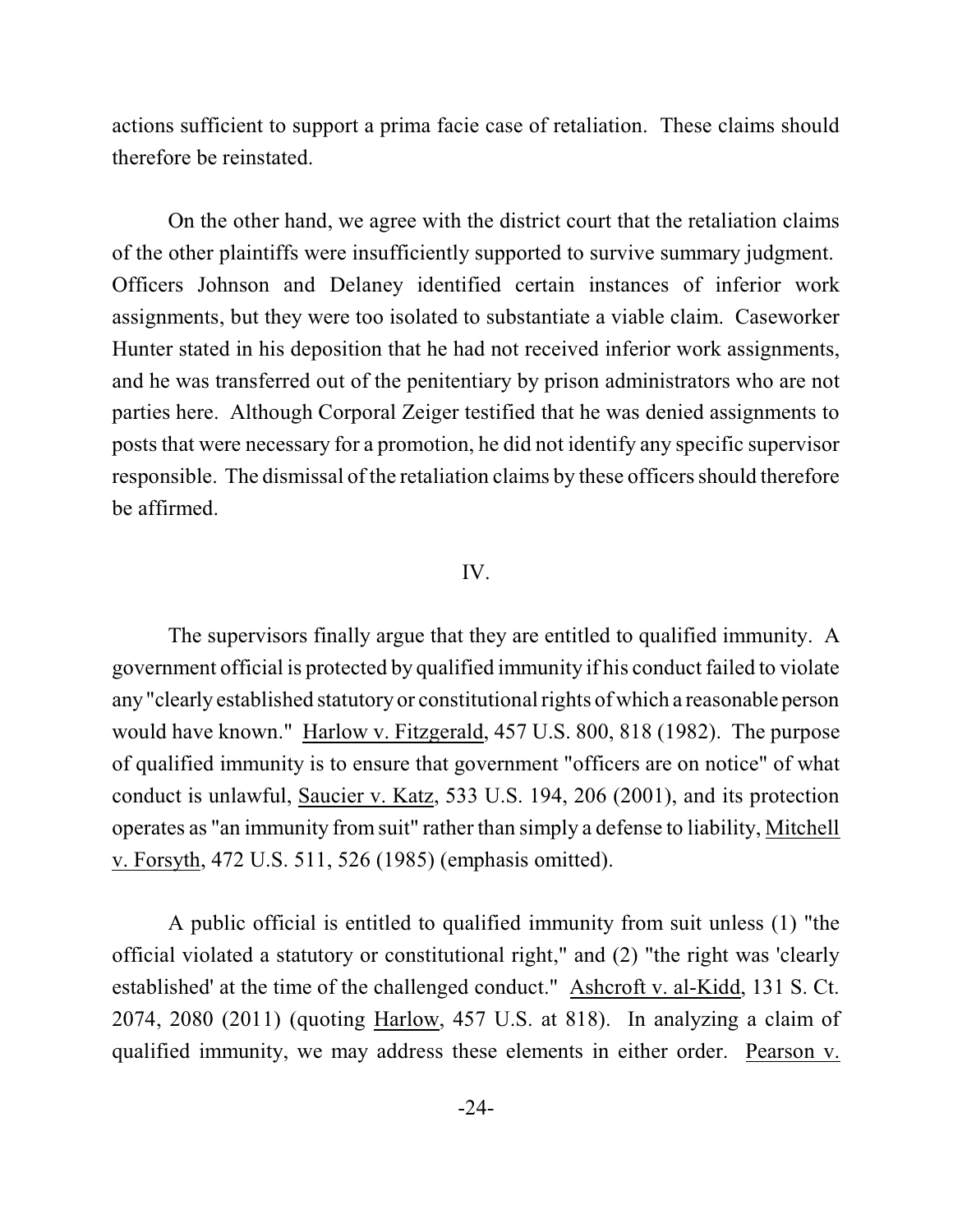Callahan, 555 U.S. 223, 236 (2009). To be clearly established, "[t]he contours of the right must be sufficiently clear that a reasonable official would understand that what he is doing violates that right." Anderson v. Creighton, 483 U.S. 635, 640 (1987). We look to the state of the law as it existed at the time of the conduct complained about in order to determine whether a reasonable supervisor would have understood his actions would violate the black officers' rights. Wilson v. Layne, 526 U.S. 603, 609 (1999). There "need not be a case with 'materially' or 'fundamentally' similar facts in order for a reasonable person to know that his or her conduct would violate the Constitution." Young v. Selk, 508 F.3d 868, 875 (8th Cir. 2007) (quoting Hope v. Pelzer, 536 U.S. 730, 741 (2002)). The unlawfulness of the action "must merely be apparent in light of preexisting law." Nelson v. Corr. Med. Servs., 583 F.3d 522, 531 (8th Cir. 2009) (en banc).

At the time of these events in the Nebraska prison the law was clearly established that race based harassment and retaliation would violate black officers' constitutional rights. By then, the Supreme Court had ruled that employees are protected from race based harassment under 42 U.S.C. § 1981. Jones, 541 U.S. at 383; see Harris, 510 U.S. at 22 ("A discriminatorily abusive work environment . . . can and often will detract from employees' job performance, discourage employees from remaining on the job, or keep them from advancing in their careers."). In CBOCS, the Court had made clear that employers cannot lawfully retaliate against an employee based on race and that § 1981 provides a cause of action for any employee experiencing such retaliation. 553 U.S. at 457.

Courts have long recognized as "clearly established" an employee's right to be free from an adverse action "based on racial discrimination or in retaliation for exercising his rights." Turner v. Ark. Ins. Dep't, 297 F.3d 751, 753 (8th Cir. 2002). As the Seventh Circuit explained in 1993, "[p]erhaps no single act can more quickly alter the conditions of employment and create an abusive working environment than the use of an unambiguously racial epithet such as 'nigger' by a supervisor in the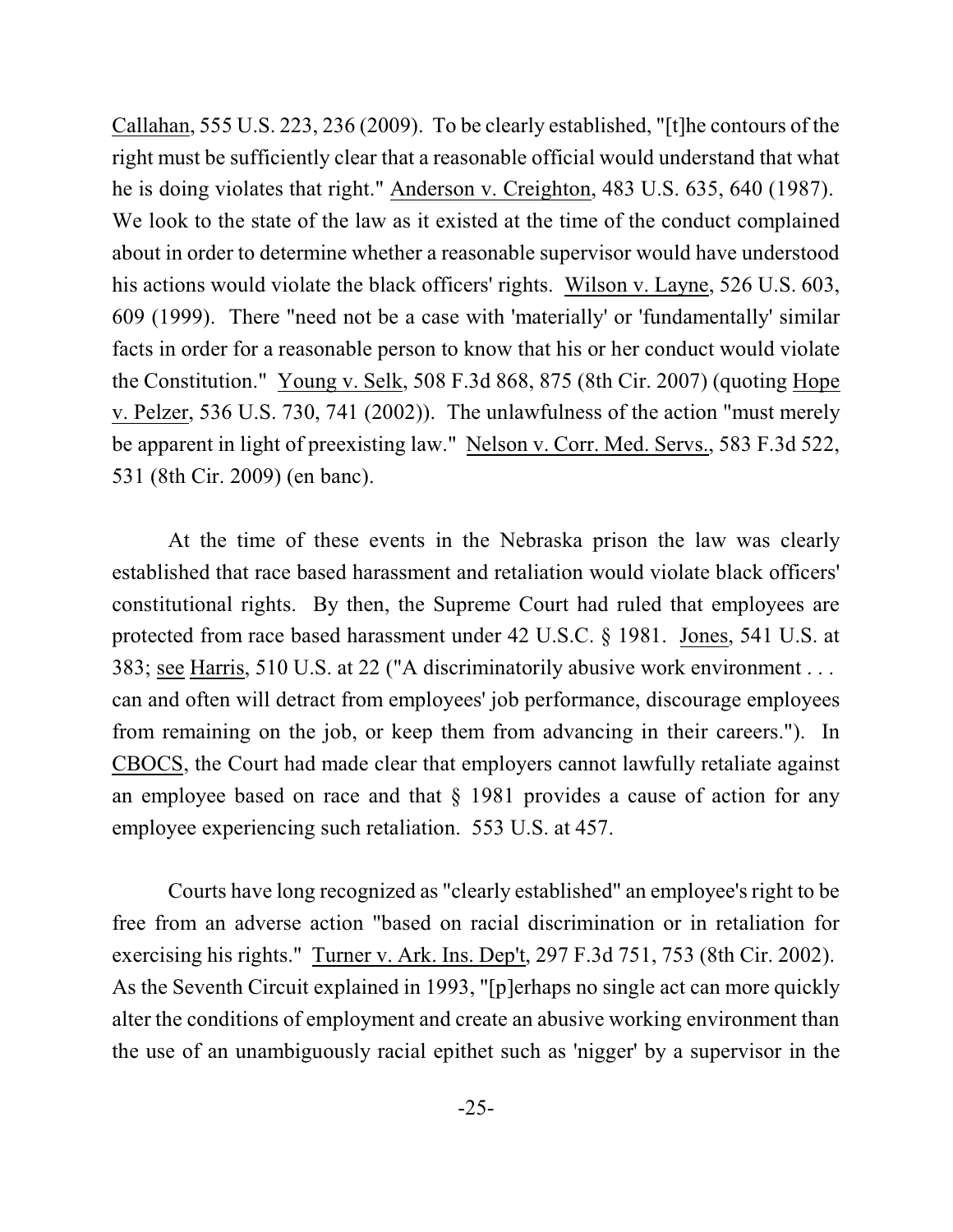presence of his subordinates." Rodgers v. W.-S. Life Ins. Co., 12 F.3d 668, 675 (7th Cir. 1993) (citation and internal quotation marks omitted). In a 1986 case with similar facts to the one before our court, the Second Circuit upheld a verdict in favor of black and hispanic prison officers subjected to a "continuous racially invidious climate" involving racial epithets and the fear that"white officers might not respond to their calls for assistance." Snell, 782 F.2d at 1098–99.

A case closely resembling the claims here was reinstated by the Sixth Circuit in 1999 after having also been dismissed by the trial court. Allen, 165 F.3d at 413. There, a black prison officer had testified that "he received unwarranted disciplinary action; he was monitored more closely than non-black employees; he was not promoted to sergeant; [and] he was subjected to racial epithets and insults by supervisory personnel." Id. at 410. In Kim, our court ruled that a minority employee had a valid claim where he had been "systematically retaliate<sup>[d]"</sup> against for complaining about racial discrimination in his workplace. 123 F.3d at 1060–62. The retaliation included being assigned inferior work, given lower performance evaluations, having his file "papered" with false reports, and being disciplined for a fabricated racial incident with a coworker. Id. at 1060–61.

Long before the actions of supervisors in this case, the Supreme Court had recognized employee rights to be free fromracial harassment and retaliation in Jones, 541 U.S. at 383, and CBOCS, 553 U.S. at 451. In light of this preexisting law it was readily apparent that a "continuous racially invidious climate" in a penitentiary, Snell, 782 F.2d at 1099, and undertaking "systematic[]" retaliation following complaints, Kim, 123 F.3d at 1052, would violate clearly established rights. Nelson, 583 F.3d at 531. The purpose of qualified immunity is to "excuse an officer who makes a reasonable mistake in the exercise of his official duties," but not one who "intentionally abuse[s] a person's known rights." Edwards v. Baer, 863 F.2d 606, 607 (8th Cir. 1988).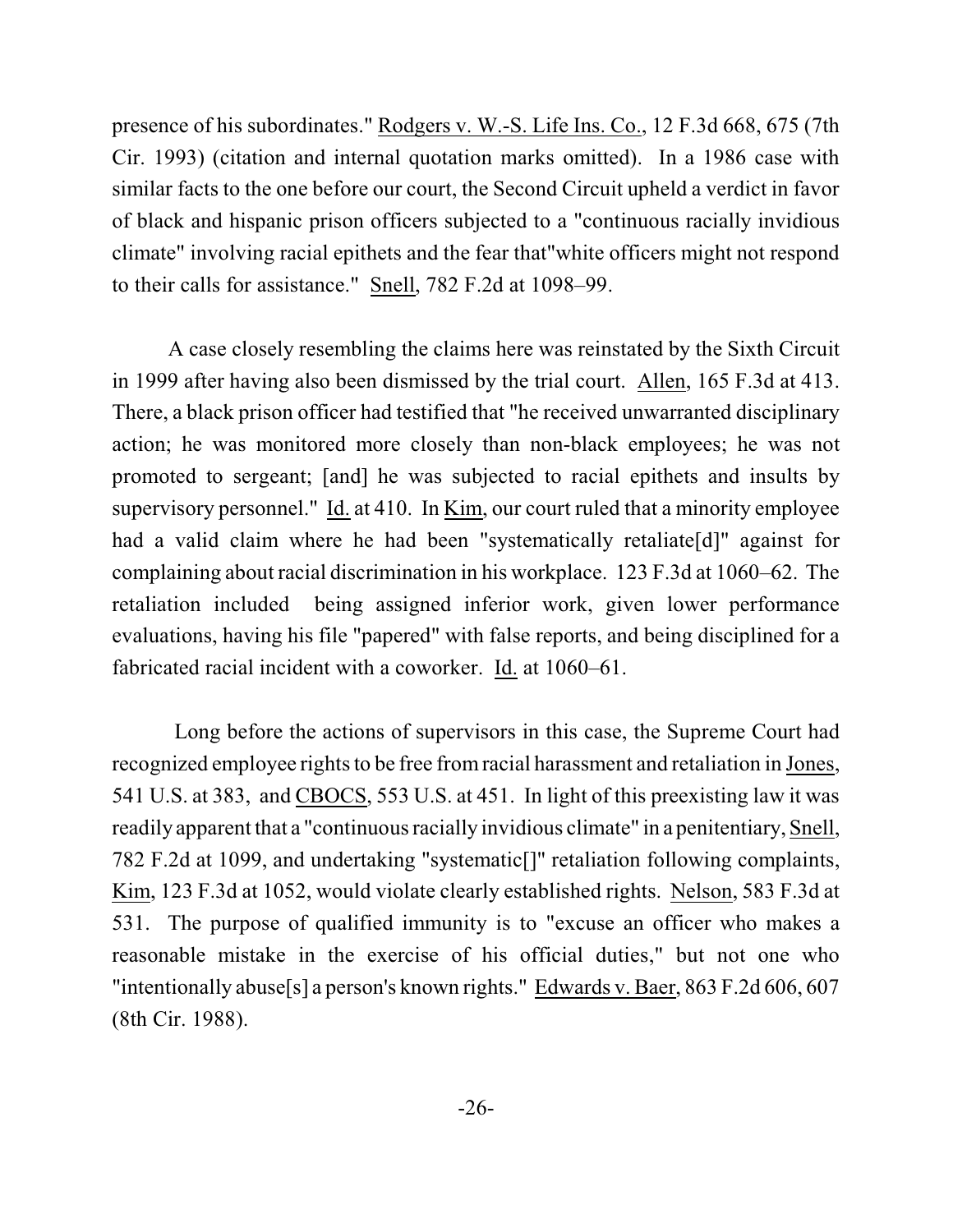The black officers presented evidence here that the Nebraska penitentiary's own administrative regulation 112.07 recognized that inflammatory racial comments and jokes violate employee rights. Any reasonable supervisorwould have recognized that racial slurs and remarks like those used here would illegally affect the working environment. See Rodgers, 12 F.3d at 675. As in the prison in Snell, there is also evidence that conduct by the supervisors at the Nebraska penitentiary caused black guards to question whether white officers would come to their aid if they were in danger. 782 F.2d at 1098.

The evidence in this case is nearly identical to that shown to violate the law in Allen, including black officers being monitored more closely than white employees and told not to congregate in the yard, receiving baseless citations, and being denied career advancement opportunities. 165 F.3d at 410–11. There was also evidence here that such treatment made it difficult to retain officers of color at the penitentiary. As in Kim, the record shows a pattern of "systematic[]" retaliation against the black officers*.* 123 F.3d at 1052. Following their complaint, the supervisors "papered" the officers' files with citations, assigned them more arduous work, and monitored them more closely than white officers. Id.

We conclude that existing precedent put the supervisors on notice that such actions would violate constitutional rights. A reasonable prison supervisor would have understood that permitting and participating in racially derisive remarks and assigning inferior work assignments would violate the black officers' rights under §§ 1981 and 1983. Based on the record evidence, Sergeant Miles has not shown that he is entitled to qualified immunity on the black officers' harassment claims, nor have Lieutenants Stoner and Haney shown they are entitled to qualified immunity on the retaliation claims of Officer Ellis.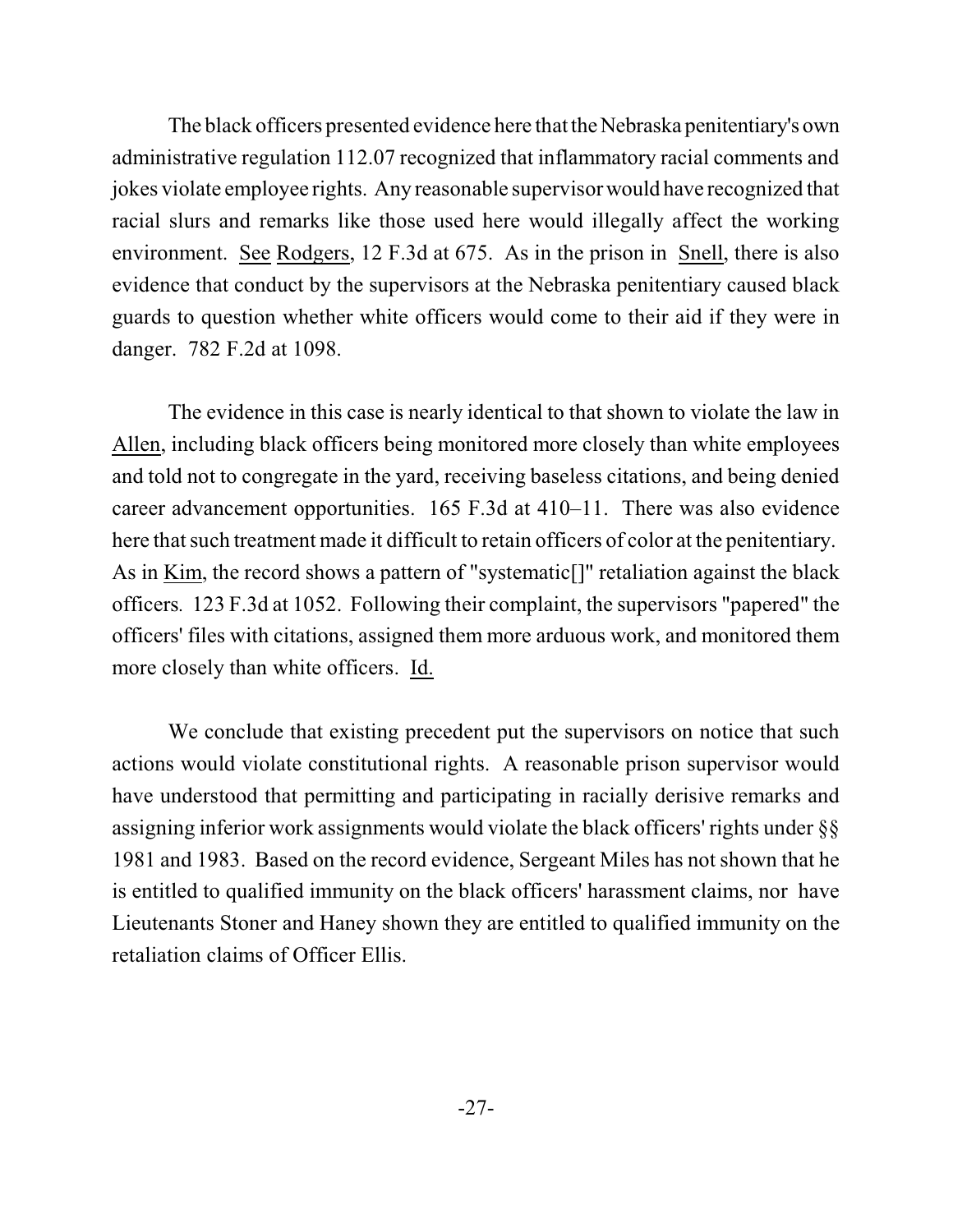Now therefore we **reverse** and reinstate the harassment claims against Sergeant Miles and the retaliation claims of Officer Ellis against Lieutenants Stoner and Haney, **affirm** the dismissal of all other claims, and **remand** to the district court.

LOKEN, Circuit Judge, concurring in the judgment, joined by COLLOTON, Circuit Judge.

Substantially for the reasons stated in Judge Murphy's opinion, I concur in the decision to reverse the grant of summary judgment dismissing plaintiffs' hostile work environment claims against Sgt. Miles and plaintiff Jaryl Ellis's retaliation claims against Lt. Stoner and Lt. Haney, and otherwise to affirm the decision of the district court. I write separately to emphasize the relevance of important differences between *employer* liability under Title VII and *individual* liability under 42 U.S.C. §§ 1981 and 1983.

1. Incidents of racial harassment aimed at a group of plaintiffs must be considered as a whole in determining whether they created, from the plaintiffs' perspectives, an actionable hostile work environment. Whether a workplace is "permeated with discriminatory intimidation, ridicule, and insult that is sufficiently severe or pervasive to . . . create an abusive working environment" can be determined "only by looking at all the circumstances." Harris v. Forklift Sys., Inc., 510 U.S. 17, 21, 23 (1993). In opposing summary judgment on their hostile work environment claims, plaintiffs' submitted substantial evidence thatthey were subjected, as a group, to racially derogatory jokes and comments made on a daily basis at a mandatory roll call session attended by all members of the predominantly white first shift, including their direct supervisors. I agree this was sufficient evidence of severe and pervasive race-based harassment to preclude summary judgment on this ground, whether plaintiffs sued under Title VII or under §§ 1981 and 1983.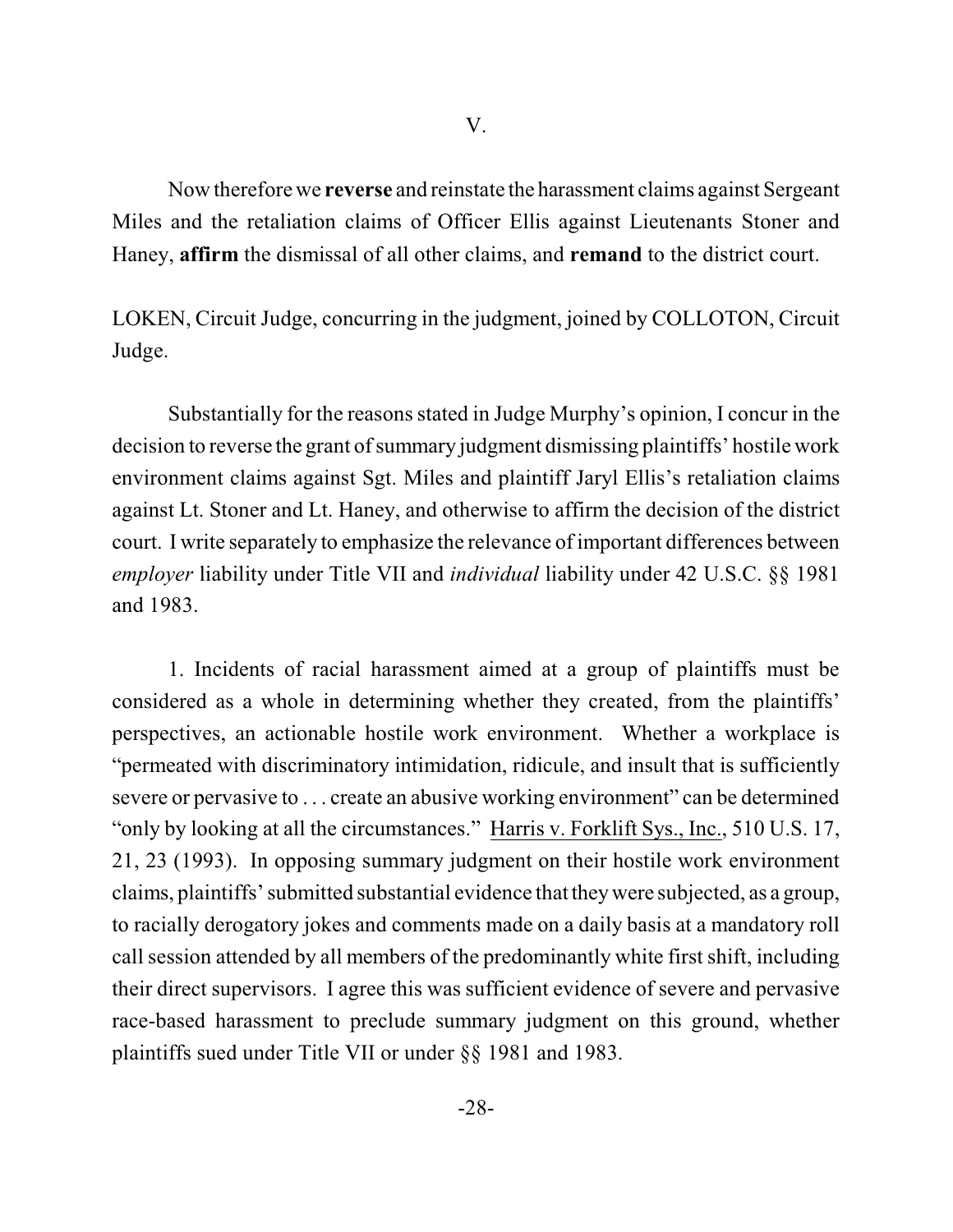But a defendant's personal liability under §§ 1981 and 1983 requires proof of intentional discrimination *by that defendant*. See General Bldg. Contractors Ass'n v. Pa., 458 U.S. 375, 391 (1982) ("§ 1981, like the Equal Protection Clause, can be violated only by purposeful discrimination"); Patterson v. Cnty. of Oneida, NY, 375 F.3d 206, 229-30 (2d Cir. 2004); Ottman v. City of Independence, Mo., 341 F.3d 751,2929 759-61 (8th Cir. 2003). Compare Bales v. Wal-Mart Stores, Inc., 143 F.3d 1103, 1111 (8th Cir. 1998) (no individual supervisor liability under Title VII). Even if the individual defendant exercised at least some supervisory authority over the plaintiff, as in this case, liability under §§ 1981 and 1983 is not established merely by proof that the defendant was deliberately indifferent to racial harassment by his subordinates, as we suggested in Ottman, 341 F.3d at 761, or by proof of a "general racial animus in the prison" and "lack of response by the supervisors," as the courts ruled in Snell v. Suffolk County, 782 F.2d 1094, 1097 (2d Cir. 1986), and Allen v. Michigan Department of Corrections, 165 F.3d 405, 410-11 (6th Cir. 1999). In my view, those rulings were overruled by Ashcroft v. Iqbal, 129 S. Ct. 1937, 1949 (2009), where the Court held:

In a § 1983 suit . . . where masters do not answer for the torts of their servants -- the term "supervisory liability" is a misnomer. Absent vicarious liability, each Government official, his or her title notwithstanding, is only liable for his or her own misconduct. . . . [P] [P] [P] [P] [P] [P] [P]  $\mu$  pose rather than knowledge is required to impose [  $\S$  1983] liability on . . . an official charged with violations arising from his or her superintendent responsibilities.

Thus, "where the intent to discriminate is an element of the constitutional violation . . . . the plaintiffs must show that the supervisory officials *themselves* acted with an impermissible motive, not merely that they knew of their subordinates' impermissible motives and did not put a stop to their actions." Dodds v. Richardson, 614 F.3d 1185, 1210 (10th Cir. 2010) (Tymkovich, J., concurring), cert. denied, 131 S. Ct. 2150 (2011). Applying this standard to a case where multiple co-workers are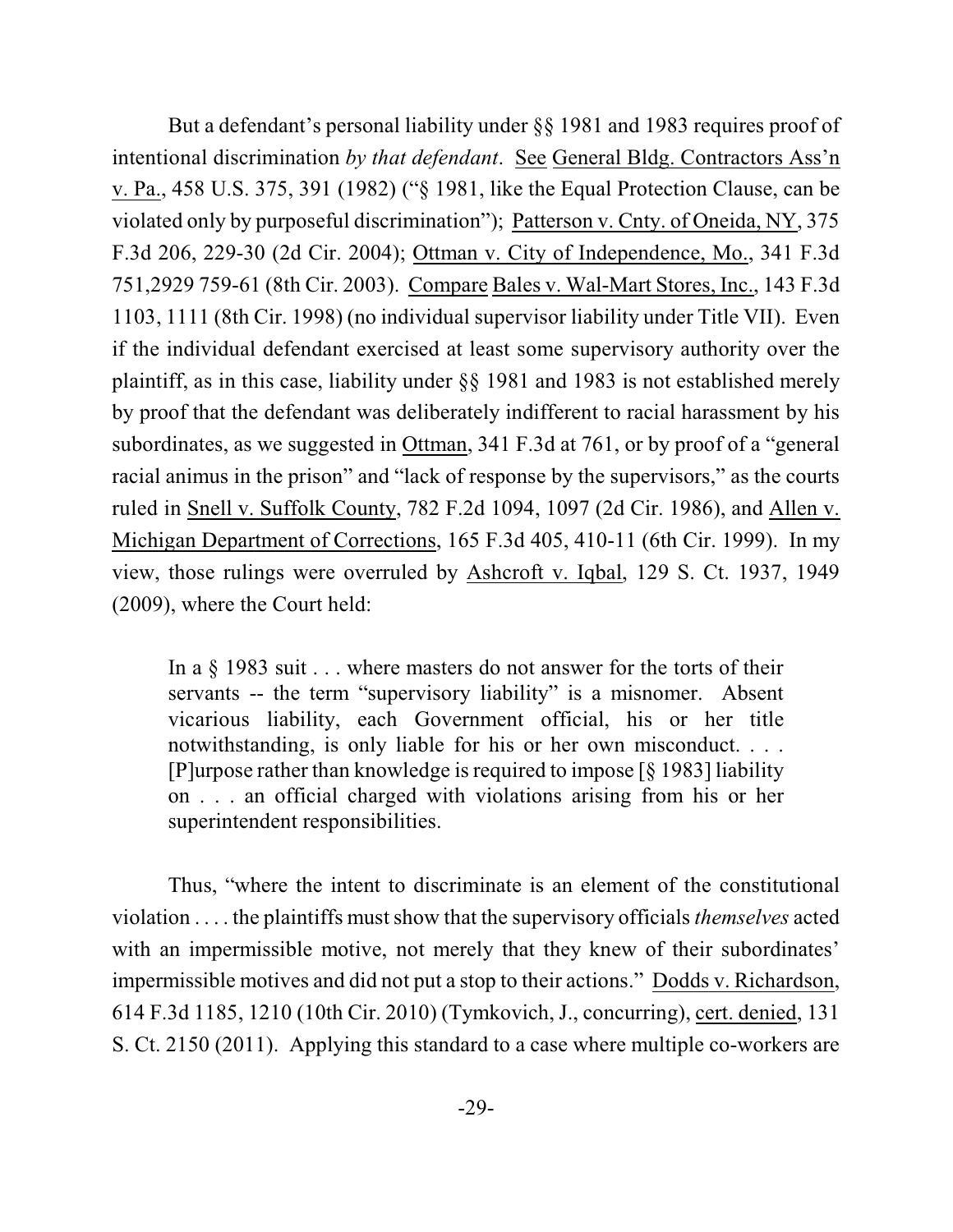accused of engaging in racial jokes, taunts, and insults that, over an undefined period of time, created a hostile work environment for five minority plaintiffs, is a complex task. It is not enough that a defendant "participated" in the racial taunts and insults and turned a blind eye to harassing conduct by his subordinates. Plaintiffs must prove he acted (and failed to act) for the *purpose* of creating a hostile work environment for the plaintiffs, that is, that he intended to alter the terms and conditions of their employment through severe and pervasive racial harassment. Determining the liability of an individual supervisor or co-worker in this type of case is very different than determining when the public employer is liable for the existence of such a hostile work environment in its workplace. See Vance v. Ball State Univ., 133 S. Ct. 2434, 2441-42 (2013).

Viewing the current record in the light most favorable to plaintiffs, I agree there issufficient evidence of Sgt. Miles's sustained participation in racial harassment to preclude summary judgment dismissing the hostile work environment claims against him. Plaintiffs allege that Miles made offensive "jokes" regularly over the course of a few months in front of the entire first shift, with one witness describing it as "almost like a daily occurrence." Miles made the majority of the alleged derogatory comments at roll call, and plaintiffs testified that the harassment was worse when he was there. Though the record suggests that Sgt. Miles was not in charge at roll call, he was an employee of superior rank.<sup>4</sup> Even if the insensitive comments were initially thought to be mere teasing or joking, a jury could reasonably infer that a supervisor who continued to participate in the hazing after Ellis, one of the targets, exclaimed, "damn the jokes" and "enough is enough," was intentionally creating a hostile work environment. Taking all of these circumstances into account,

<sup>&</sup>lt;sup>4</sup>This fact is at least prima facie evidence that he acted under the "color of state law" that § 1983 requires, that is, that his alleged harassment "involve[d] the use of either state authority or position." Ottman, 341 F.3d at 762. The parties have not briefed or argued the question whether Miles acted "under color of state law" when participating in the alleged racial harassment.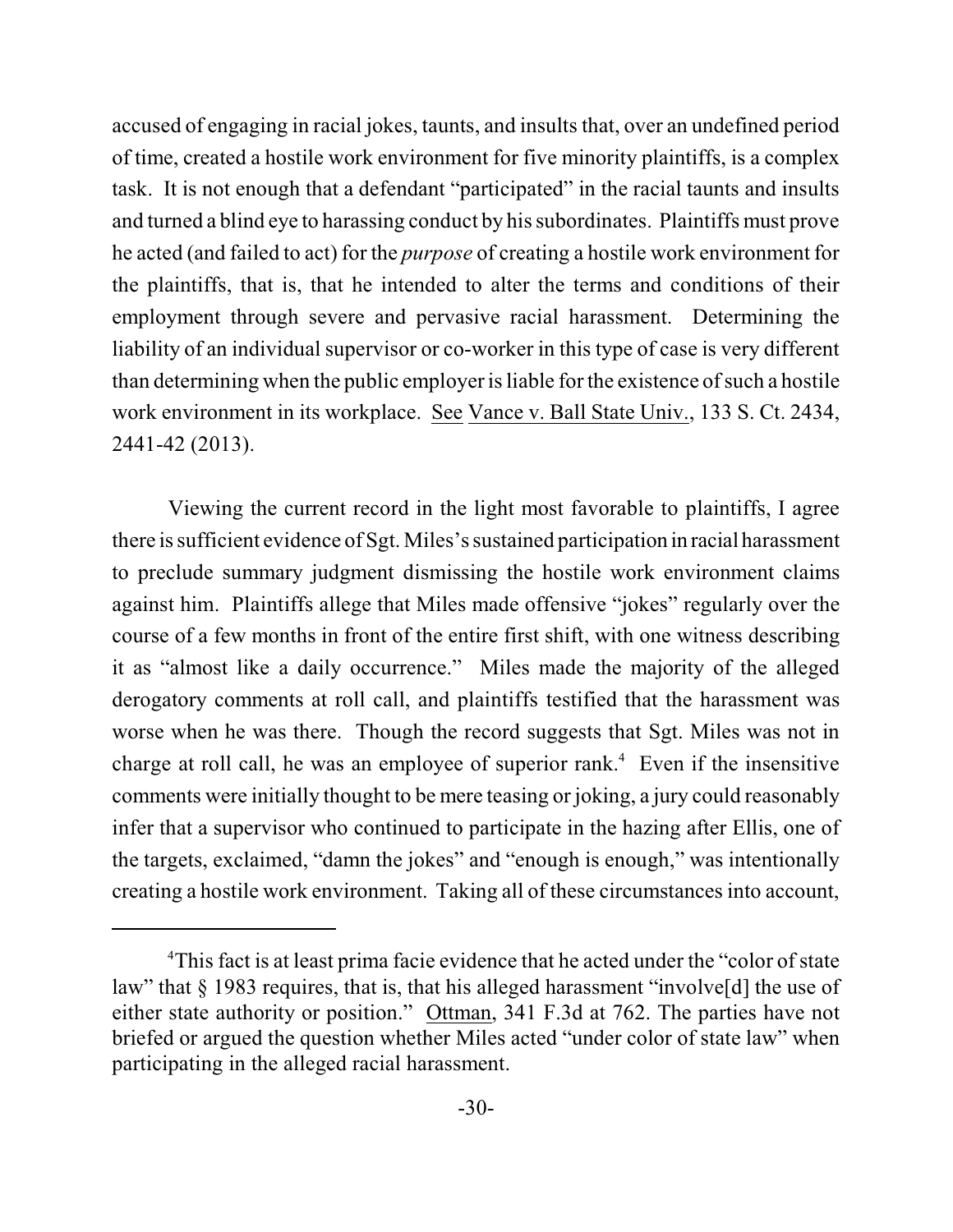I agree there is enough evidence in this record to submit to a jury whether Sgt. Miles participated in sufficiently severe or pervasive racial harassment with the purpose of creating a hostile work environment for one or more of these plaintiffs.

The doctrine of qualified immunity is another important difference between Title VII claims against employers and § 1983 claims against individual public employee defendants. Plaintiffs' claims turn on proof of intentional race discrimination. When "improper motive -- such as purposeful race discrimination or retaliation -- is an element of the plaintiff's federal claim," liability for damages is personal, "so each defendant's conduct must be independently assessed." Wilson v. Northcutt, 441 F.3d 586, 590, 591 (8th Cir. 2006); see generally Crawford-El v. Britton, 523 U.S. 574 (1998). In cases such as this, it is certainly relevant to the qualified immunity inquiry that a "continuous racially invidious climate" has been held to be a hostile work environment in some prior cases. But that is not enough. This cause of action is not "a general civility code for the American workplace," Oncale v. Sundowner Offshore Servs., Inc., 523 U.S. 75, 80 (1998), and in numerous cases we have concluded that some amount of race-related insults or derogatory comments does not create an actionable hostile work environment under either Title VII or § 1983. Pye v. Nu Aire, Inc., 641 F.3d 1011, 1018 (8th Cir. 2011); Smith v. Fairview Ridges Hosp., 625 F.3d 1076, 1086-87 (8th Cir. 2010), cert. denied, 131 S. Ct. 2904 (2011); Gordon v. Shafer Contracting Co., 469 F.3d 1191, 1195 (8th Cir. 2006); Canady v. Wal-Mart Stores, Inc., 440 F.3d 1031, 1035 (8th Cir. 2006); Singletary v. Mo. Dept. of Corr., 423 F.3d 886, 893 (8th Cir. 2005); Bainbridge v. Loffredo Gardens, Inc., 378 F.3d 756, 759-60 (8th Cir. 2004); Elmahdi v. Mariott Hotel Servs., Inc., 339 F.3d 645, 652-53 (8th Cir. 2003); Burkett v. Glickman, 327 F.3d 658, 661-62 (8th Cir. 2003); Woodland v. Joseph T. Ryerson & Son, Inc., 302 F.3d 839, 843-44 (8th Cir. 2002); Powell v. Mo. State Highway and Transp. Dept., 822 F.2d 798, 801 (8th Cir. 1987); Johnson v. BunnyBread Co., 646 F.2d 1250, 1257 (8th Cir. 1981).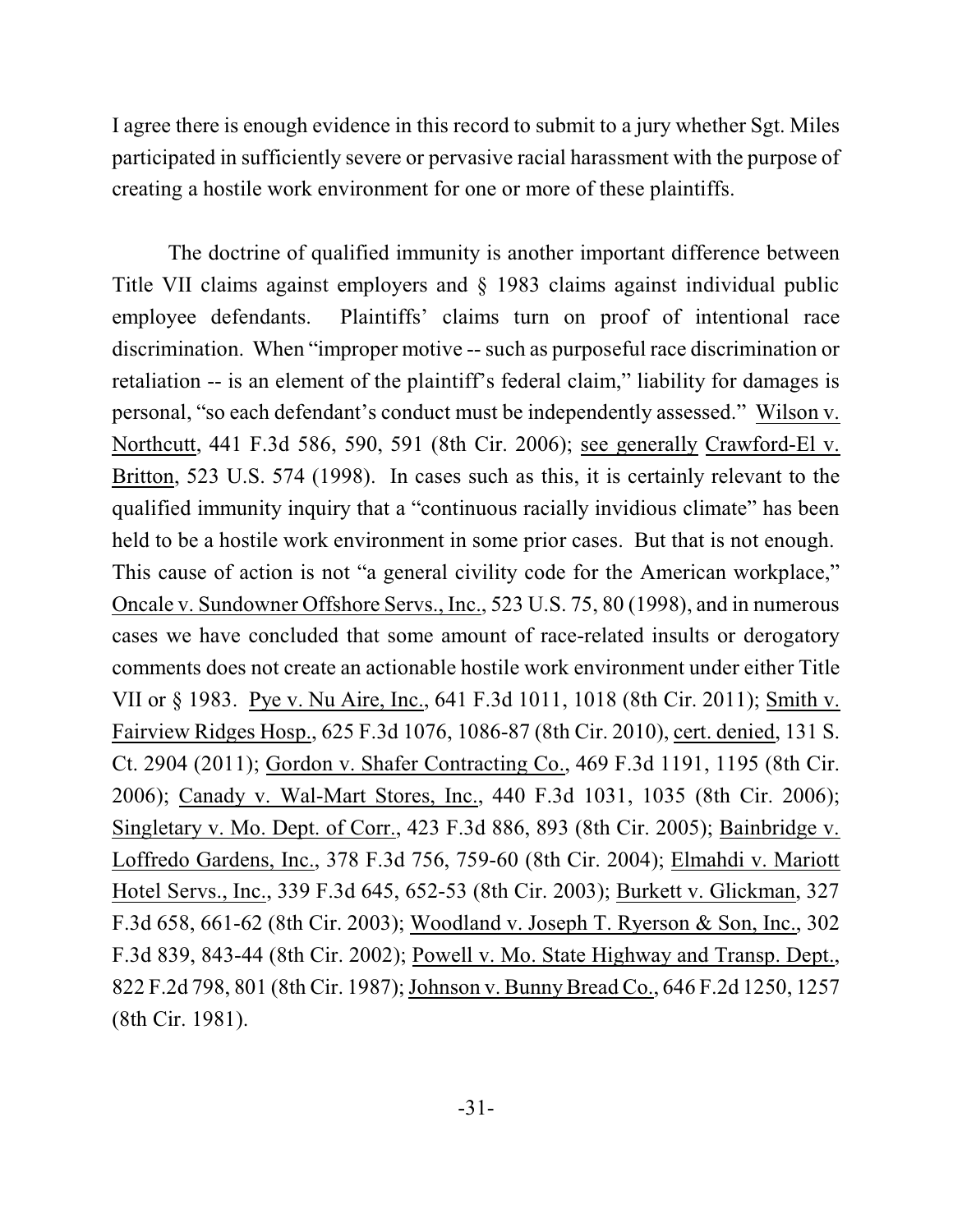In the district court, Sgt. Miles filed a separate motion for summary judgment, arguing that, in light of these prior authorities, "a reasonable official in Miles' position would not have had 'fair warning' that [the specific comments plaintiffs alleged he made] would cause the deprivation of a Federal right." Sgt. Miles was not deposed, and the record contains only a brief affidavit submitted with this motion stating that Sgt. Miles does not recall making the racially derogatory statements plaintiffs allege. The district court did not reach the qualified immunity issue, concluding that plaintiffs had failed to prove their claim of a hostile work environment on the merits. On appeal, all defendants argue qualified immunity, but only superficially.

Sgt. Miles simply denied plaintiffs' allegations that he was guilty of racially discriminatory conduct, and his motion to the district court understated the extent of harassment alleged by plaintiffs. On this record, I agree we should not affirm the grant of summary judgment on this alternative ground. But the issue is likely to resurface in the district court, before and/or after trial. See Behrens v. Pelletier, 516 U.S. 299 (1996). Because § 1983 liability is personal, proper resolution of the qualified immunityissuewould require careful consideration of what Miles did, when he did it, when plaintiffs' workplace first became an actionable hostile environment, and what Miles knew of each plaintiff's work environment at that time and thereafter.

2. Turning to the retaliation claims, a prima facie case of retaliation requires a showing that the alleged retaliation "might have dissuaded a reasonable worker frommaking orsupporting a charge of discrimination." Burlington Northern & Santa Fe Ry. v. White, 548 U.S. 53, 68 (2006). "Our post-*Burlington Northern* decisions have consistently held that, to be materially adverse, retaliation cannot be trivial; it must produce some 'injury or harm.'" Littleton v. Pilot Travel Ctrs., LLC, 568 F.3d 641, 644 (8thCir. 2009) (quotation omitted). Because "[c]ontext matters" in applying this standard, "reassignment of job duties is not automatically actionable. Whether a particular reassignment is materially adverse depends upon the circumstances ofthe